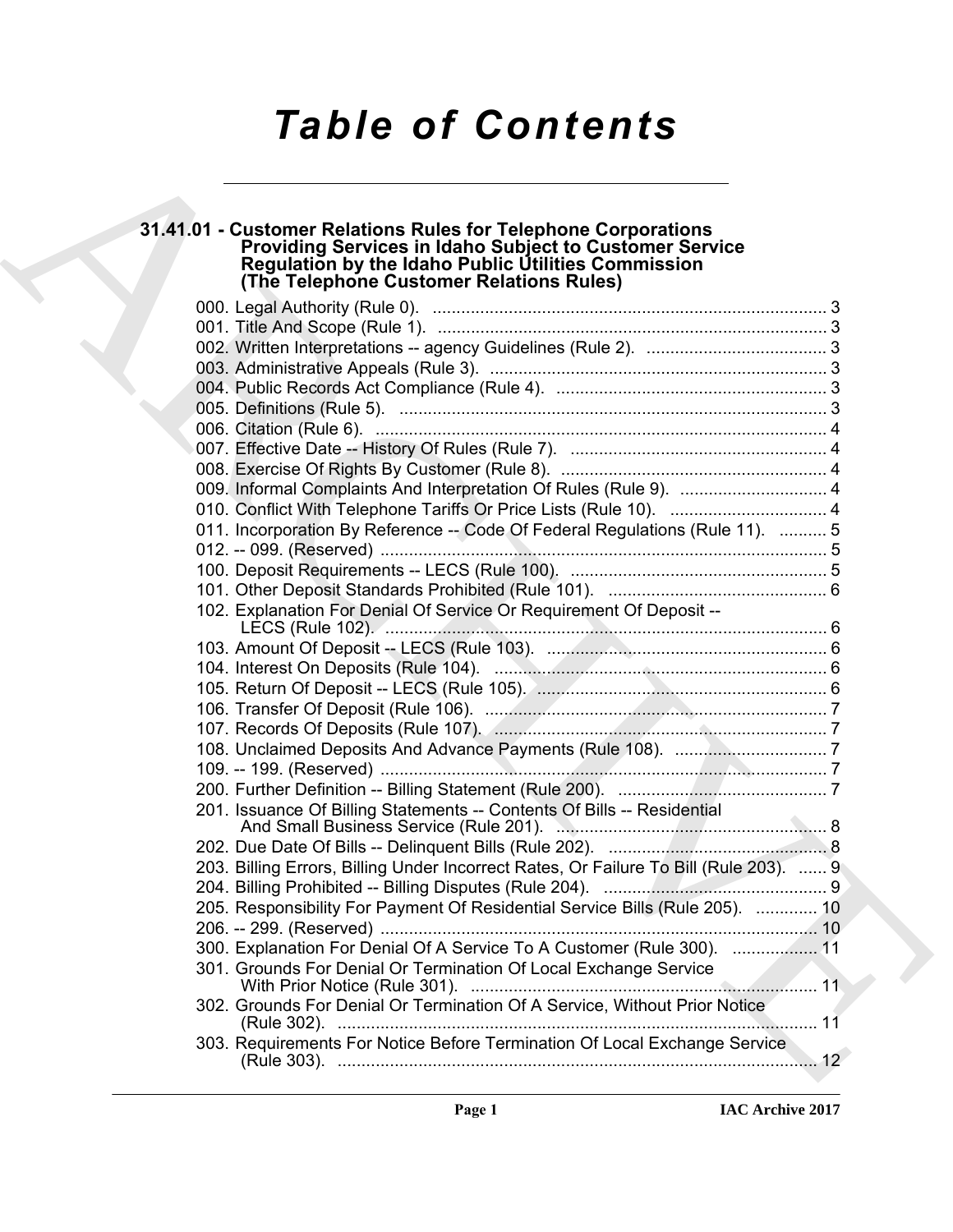|                                                                                 | 304. Contents Of Notice Of Intent To Terminate Local Exchange Service |
|---------------------------------------------------------------------------------|-----------------------------------------------------------------------|
| 305. Termination Of Local Exchange Service -- Maintenance Of Records            |                                                                       |
|                                                                                 |                                                                       |
|                                                                                 |                                                                       |
| 308. Insufficient Grounds For Termination Of Local Exchange Service             |                                                                       |
| 309. Restrictions On Termination Of Local Exchange Service -- Opportunity       | To Avoid Termination Of Local Exchange Service (Rule 309).  14        |
|                                                                                 |                                                                       |
| 311. Denial, Restriction, Modification, Or Termination Of Long-Distance Service |                                                                       |
|                                                                                 |                                                                       |
|                                                                                 |                                                                       |
|                                                                                 |                                                                       |
|                                                                                 |                                                                       |
|                                                                                 |                                                                       |
|                                                                                 |                                                                       |
|                                                                                 |                                                                       |
|                                                                                 |                                                                       |
|                                                                                 |                                                                       |
|                                                                                 |                                                                       |
|                                                                                 |                                                                       |
|                                                                                 |                                                                       |
|                                                                                 |                                                                       |
|                                                                                 | 602. Request For Telephone Company Records (Rule 602).  19            |
|                                                                                 |                                                                       |
|                                                                                 |                                                                       |
|                                                                                 |                                                                       |
| 606. Information, Price Lists Or Tariffs For Non-Local Exchange Service         |                                                                       |
|                                                                                 |                                                                       |
| 608. Form And Number Of Copies Of Price List Or Tariff (Rule 608).              | 22                                                                    |
|                                                                                 |                                                                       |
| 700. The Unauthorized Change Of A Customer's Telephone Company                  |                                                                       |
|                                                                                 |                                                                       |
|                                                                                 |                                                                       |
|                                                                                 |                                                                       |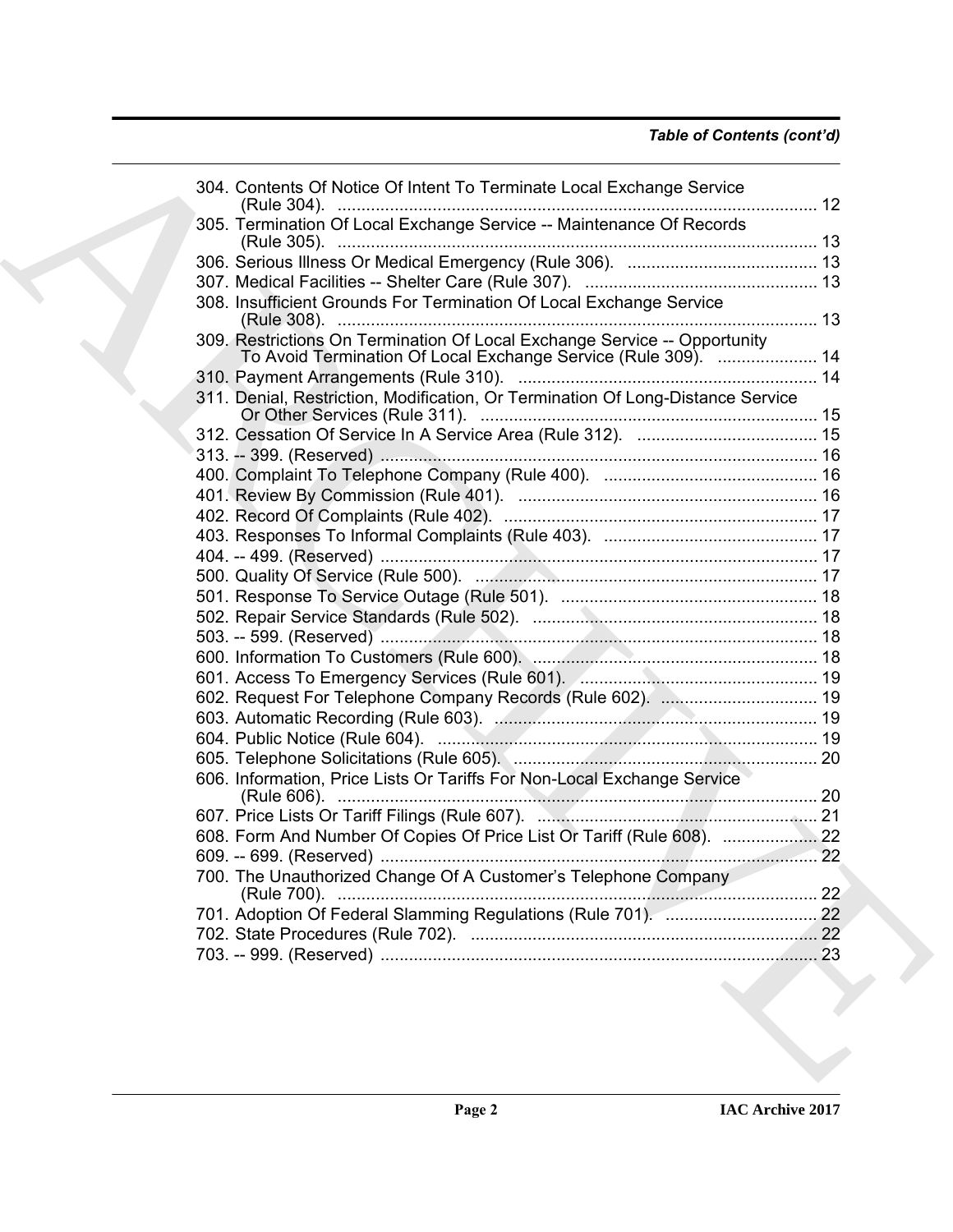#### **IDAPA 31 TITLE 41 CHAPTER 01**

#### <span id="page-2-0"></span>**31.41.01 - CUSTOMER RELATIONS RULES FOR TELEPHONE CORPORATIONS PROVIDING SERVICES IN IDAHO SUBJECT TO CUSTOMER SERVICE REGULATION BY THE IDAHO PUBLIC UTILITIES COMMISSION**

#### **(THE TELEPHONE CUSTOMER RELATIONS RULES)**

#### <span id="page-2-1"></span>**000. LEGAL AUTHORITY (RULE 0).**

These rules are adopted under the general legal authority of the Public Utilities Law, Chapters 1 through 7, Title 61, Idaho Code, and the Telecommunications Act of 1988, Chapter 6, Title 62, Idaho Code, and the specific authority of Sections 61-301, 61-302, 61-303, 61-315, 61-503, 61-507, 61-520, 62-605, 62-606, 62-612, 62-616, and 62-622, Idaho Code, with regard to service. Idaho Code, with regard to service.

#### <span id="page-2-2"></span>**001. TITLE AND SCOPE (RULE 1).**

The name of this chapter is the "Customer Relations Rules for Telephone Corporations Providing Services in Idaho Subject to Customer Service Regulation by the Idaho Public Utilities Commission," (The Telephone Customer Relations Rules). For companies subject to Commission regulation under Title 62, Idaho Code, these rules apply to companies providing local exchange service as defined in Section 62-603, Idaho Code. This chapter has the following scope: These rules provide a set of fair, just, reasonable, and non-discriminatory rules to address recurring areas of disagreement between local exchange companies and other telephone companies and customers with regard to deposits, guarantees, billing, application for service, denial of service, termination of service, complaints to telephone companies, billing for interrupted service, and provision of certain information about customers to authorities.

 $(3-29-10)$ 

# <span id="page-2-3"></span>**002. WRITTEN INTERPRETATIONS -- AGENCY GUIDELINES (RULE 2).**

**34.41.91** - **CUSTORER RELATIONS** CHAPTER OF THE PHYSICS CORPORATIONS<br> **PROVIDING SERVICES RELATIONS CULTIS CONTINUES ARCHIVES CONTINUES AND ARCHIVES CONTINUES (THE CULTIS CONTINUES)**<br> **THE RELEATIONS CULTIS CONTINUES ARE** For rulemakings conducted before July 1, 1993, written interpretations to these rules in the form of explanatory comments accompanying the order of proposed rulemaking and review of comments submitted in the order adopting these rules are maintained in the files of the Secretary of the Idaho Public Utilities Commission and are available from the office of the Commission Secretary. The Commission Secretary may be contacted in writing at the Idaho Public Utilities Commission, PO Box 83720, Boise, Idaho 83720-0074, or by telephone at (208) 334-0300. For rulemakings conducted after July 1, 1993, written interpretations to these rules in the form of explanatory comments accompanying the notice of proposed rulemaking that originally proposed the rules and review of comments submitted in the rulemaking decision adopting these rules are published in the issues of the Idaho Administrative Bulletin proposing or adopting the rules. (3-29-10)

#### <span id="page-2-4"></span>**003. ADMINISTRATIVE APPEALS (RULE 3).**

This rule governs consideration of formal complaints and requests for exemption under these rules. Any telephone company or customer requesting and receiving an informal staff determination with regard to a complaint may formally request the Commission to review the Staff's determination. If unusual or unreasonable hardships result from the application of any of these rules, any telephone company or customer may apply to the Commission for, or the Commission on its own motion may order, a permanent or temporary exemption. A formal complaint or request for exemption must be filed with the Commission pursuant to the Commission's Rules of Procedure, IDAPA 31.01.01.000 et seq. (3-29-10) 31.01.01.000 et seq.

#### <span id="page-2-5"></span>**004. PUBLIC RECORDS ACT COMPLIANCE (RULE 4).**

All requests for waivers of these rules are public records subject to inspection, examination and copying under the Public Records Act. All informal complaints concerning telephone companies' compliance with the requirements of the Public Utilities Law or the Telecommunications Act of 1988 and this Commission's rules and orders are investigatory records exempt from disclosure under the Public Records Act. All formal complaints concerning telephone companies' compliance with these rules are public records subject to inspection, examination and copying under the Public Records Act. (7-1-93) under the Public Records Act.

#### <span id="page-2-7"></span><span id="page-2-6"></span>**005. DEFINITIONS (RULE 5).**

The following definitions are used in this title and chapter: (7-1-93)

**Section 000 Page 3**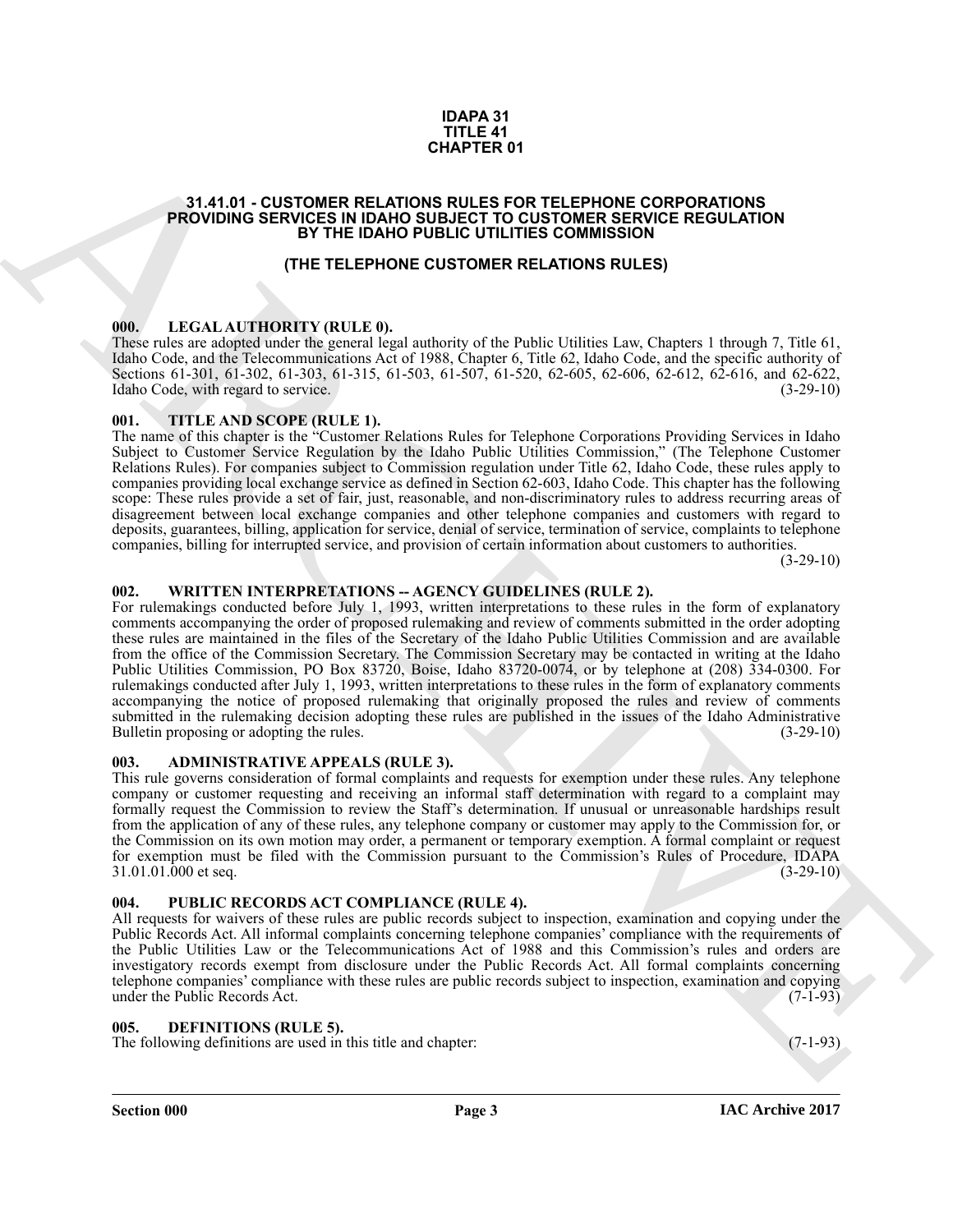# *IDAHO ADMINISTRATIVE CODE IDAPA 31.41.01 Public Utilities Commission Telephone Customer Relations Rules*

<span id="page-3-7"></span>**01.** Customer. A "customer" is a person or entity who has requested service or currently receives service from a telephone company or has assumed responsibility for payment of service provided to another person or entity. Any person whose service has been temporarily disconnected for non-payment shall continue to be a "customer" for the purposes of these rules until such time as service is permanently disconnected. (3-29-10)

<span id="page-3-8"></span>**02. Local Exchange Company (LEC)**. "Local exchange company" (LEC) is a telephone company providing local exchange service to end-users.

<span id="page-3-9"></span>**03. Message Telecommunications Service (MTS)**. "MTS" (commonly known as "long-distance service") means the transmission of two-way interactive switched voice communication between local exchange areas. (3-29-10)  $\frac{1}{3}$  areas. (3-29-10)

<span id="page-3-10"></span>**04.** Other Services. "Other services" mean all services except local exchange and MTS services by a telephone company. provided, billed, or collected by a telephone company.

<span id="page-3-11"></span>**05. Residential Service**. "Residential service" means telecommunication service furnished and maintained at a dwelling primarily for personal or domestic purposes and not for business, professional or institutional purposes, i.e., service provided to residential customers as defined in Section 62-603(9), Idaho Code.

 $(3-29-10)$ 

<span id="page-3-13"></span><span id="page-3-12"></span>**06. Small Business Service**. "Small business service" means telecommunication service furnished to a business or institutional entity, whether an individual, partnership, corporation, association or other business or institutional form, for occupational, professional, or institutional purposes, to customers who do not subscribe to more than five (5) local access lines which are billed to a single billing location, i.e., service provided to small business customers as defined in Section 62-603(11), Idaho Code. (3-29-10)

**Folding Different Commutes of the Commute Control of the Commute Control of the Commute Commute Commute Commute Commute Commute Commute Commute Commute Commute Commute Commute Commute Commute Commute Commute Commute Comm 07. Telephone Company**. Unless further restricted by definition within a rule or a group of rules, "telephone company" means any entity subject to this Commission's regulation as a provider of telecommunication services to end-users under the Public Utilities Law (Idaho Code, Title 61, Chapters 1-7) or subject to this Commission's authority under the Telecommunications Act of 1988, as amended, (Idaho Code, Title 62, Chapter 6) or the federal Telecommunications Act of 1996 (47 U.S.C. 151 et seq). (3-29-10) or the federal Telecommunications Act of 1996 (47 U.S.C. 151 et seq).

#### <span id="page-3-5"></span><span id="page-3-0"></span>**006. CITATION (RULE 6).**

The official citation of these rules is IDAPA 31.41.01.000 et seq. For example, this rule is cited as IDAPA 31.41.01.006. In documents submitted to the Commission or issued by the Commission, however, these rules may be cited by their short title of Telephone Customer Relations Rules (TCRR) and the parenthetical rule number. For example, this rule may be cited as TCRR 6. (7-1-93)

### <span id="page-3-14"></span><span id="page-3-1"></span>**007. EFFECTIVE DATE -- HISTORY OF RULES (RULE 7).**

The Commission has adopted predecessors to these rules beginning in 1980. They were most recently codified at IDAPA 31.D.0 through -.7. They were readopted and reformatted by rulemaking decision in Docket Number 31- 4101-9301, effective July 1, 1993. The history of these rulemaking proceedings preceding the initiation of the publishing of the Idaho Administrative Bulletin and the Idaho Administrative Code is available from the Commission<br>(7-1-93) Secretary. (7-1-93)

### <span id="page-3-15"></span><span id="page-3-2"></span>**008. EXERCISE OF RIGHTS BY CUSTOMER (RULE 8).**

No telephone company shall discriminate against or penalize a customer for exercising any right granted by these rules. (7-1-93) rules. (7-1-93)

# <span id="page-3-16"></span><span id="page-3-3"></span>**009. INFORMAL COMPLAINTS AND INTERPRETATION OF RULES (RULE 9).**

The Commission may authorize designated staff members to make and give informal interpretations of these rules and tariffs or other filings of telephone companies on record with the Commission, and to investigate complaints made to the Commission. The Commission reserves to itself the authority to issue formal declaratory orders concerning the interpretation of these rules, telephone company tariffs or similar filings, and to resolve formal complaints. (3-29-10) complaints. (3-29-10)

### <span id="page-3-6"></span><span id="page-3-4"></span>**010. CONFLICT WITH TELEPHONE TARIFFS OR PRICE LISTS (RULE 10).**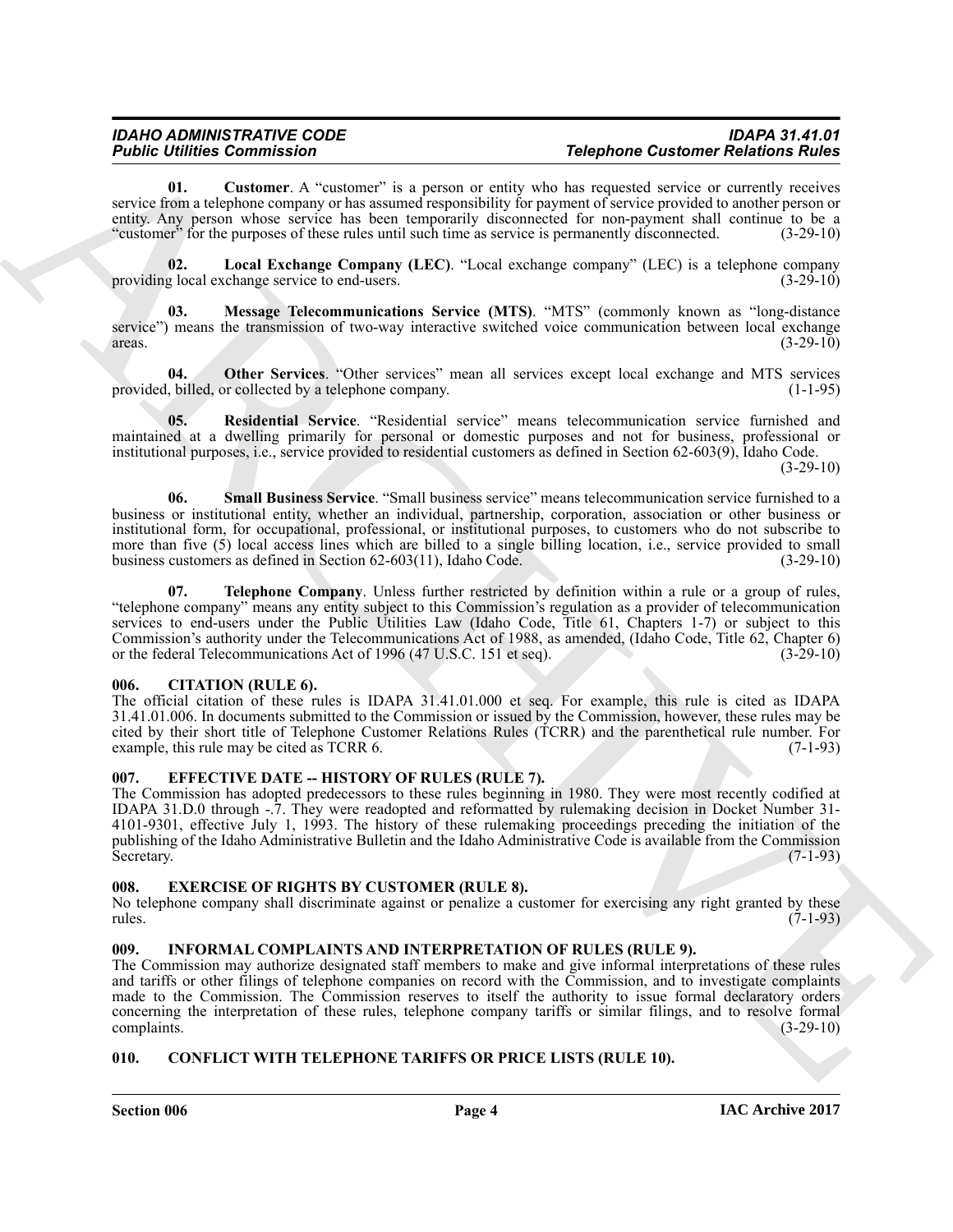If a telephone company's tariff or price list on file with the Commission contains provisions that deny or restrict customers' rights protected by any of these rules, these rules supersede any conflicting tariff or price list provisions that deny or restrict any of those rights. (7-1-93) that deny or restrict any of those rights.

<span id="page-4-7"></span><span id="page-4-0"></span>**011. INCORPORATION BY REFERENCE -- CODE OF FEDERAL REGULATIONS (RULE 11).** Rules 701 through 703 incorporate by reference federal regulations issued by the Federal Communications Commission. The incorporated regulations are found in the Code of Federal Regulations available from the U.S. Government Printing Office. Incorporated materials are also available for inspection and copying at the offices of the Public Utilities Commission. (3-29-10)

<span id="page-4-1"></span>**012. -- 099. (RESERVED)**

### <span id="page-4-8"></span><span id="page-4-5"></span>**RESIDENTIAL AND SMALL BUSINESS DEPOSIT Rules 100 Through 199**

### <span id="page-4-3"></span><span id="page-4-2"></span>100. **DEPOSIT REQUIREMENTS -- LECS (RULE 100).**

For the interaction of the state of the state of the state of the state of the state of the state of the state of the state of the state of the state of the state of the state of the state of the state of the state of the **01. Residential Customers**. No company providing local exchange service shall demand or hold any deposit from any residential customer for service without proof that the customer is likely to be a credit risk or to damage the property of the local exchange company or other companies for which it bills. A history of late payment or lack of previous history with the local exchange company does not, in itself, constitute such proof. A local exchange company shall not demand or hold a deposit under this rule as a condition of service from a residential customer unless one (1) or more of the following criteria applies: (3-29-10) customer unless one  $(1)$  or more of the following criteria applies:

**a.** The customer has outstanding a prior residential service account and at the time of application for emains unpaid and not in dispute. service remains unpaid and not in dispute.

**b.** The customer's service has been temporarily denied or terminated within the past four (4) years for or more of the following reasons:  $(3-29-10)$ one  $(1)$  or more of the following reasons:

i. Non-payment of any undisputed delinquent bill; (7-1-93)

ii. Obtaining, diverting or using telephone service without the authorization or knowledge of the e company. (7-1-93) telephone company.

**c.** The customer does not have verifiable previous telephone service that was in existence for a period exceeding twelve (12) months and does not pass an objective credit screen. (3-29-10)

**d.** The telephone company has determined that information provided by the customer is materially misrepresents the customer's true status.  $(3-29-10)$ false or materially misrepresents the customer's true status.

The customer requests service at a residence where a prior subscriber still resides and where any e to that prior subscriber incurred at that location is past due or owing.  $(3-29-10)$ balance for service to that prior subscriber incurred at that location is past due or owing.

**02. Small Business Customers**. No local exchange company providing local exchange service shall demand or hold any deposit as a condition of service from any current small business customer for small business service unless one (1) or more of the following criteria apply: (3-29-10) service unless one  $(1)$  or more of the following criteria apply:

<span id="page-4-6"></span>**a.** Any of the conditions listed in Rule 100.01 of this rule are present. (3-29-10)

**b.** The customer has not had previous service with that telephone company. (3-29-10)

**c.** The customer was delinquent in payment two (2) or more times in the previous twelve (12) months. (7-1-93)

<span id="page-4-4"></span>**03. Bankrupt Customers**. If a customer, either residential or a small business, has sought any form of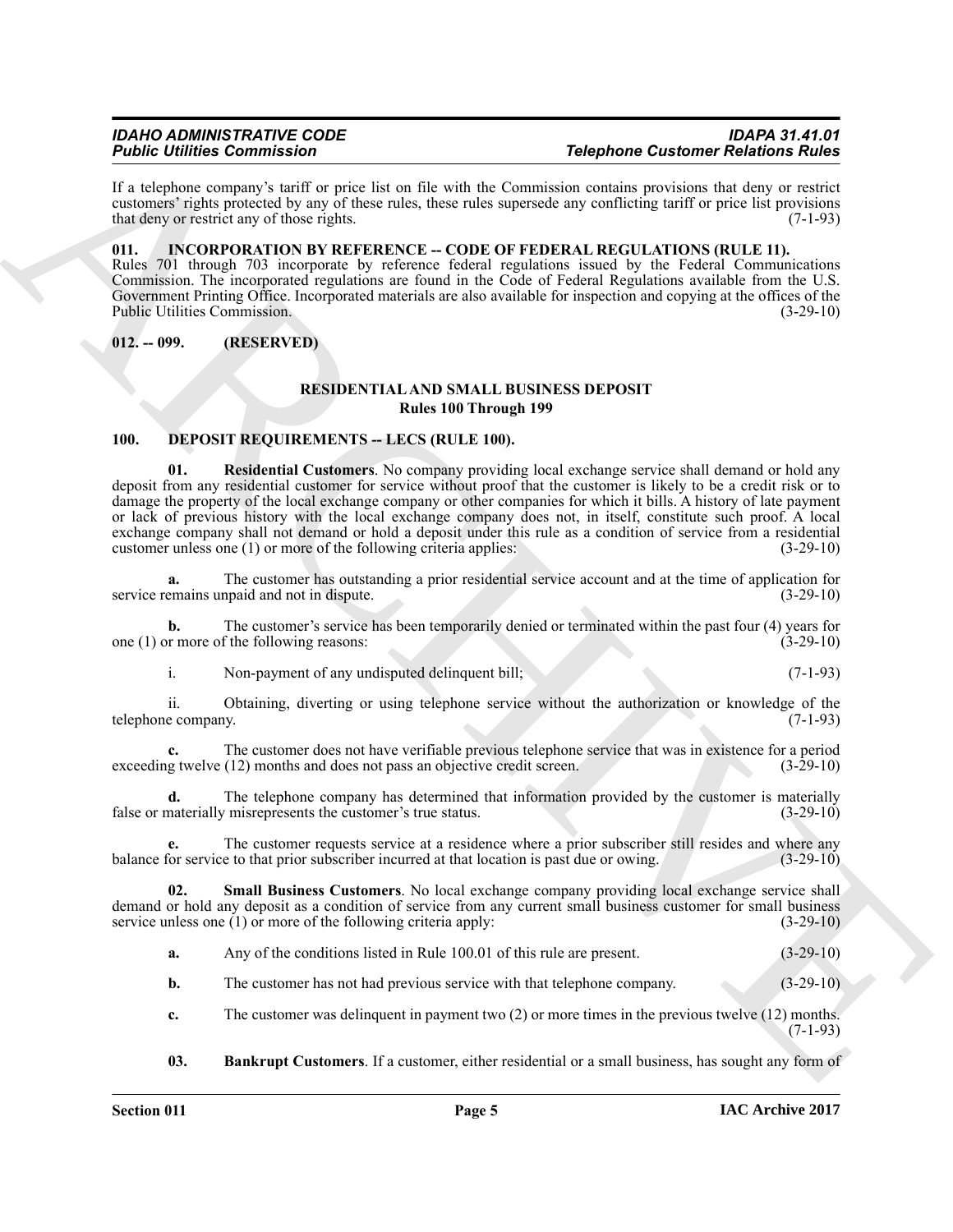relief under the Federal Bankruptcy Laws, has been brought within the jurisdiction of the bankruptcy court for any reason in an involuntary manner, or has had a receiver appointed in a state court proceeding, then a deposit may be demanded as allowed by the Federal Bankruptcy Laws. demanded as allowed by the Federal Bankruptcy Laws.

### <span id="page-5-10"></span><span id="page-5-0"></span>**101. OTHER DEPOSIT STANDARDS PROHIBITED (RULE 101).**

For Contribution Commute also 10 the state of the state of the state of the state of the state of the state of the state of the state of the state of the state of the state of the state of the state of the state of the st A local exchange company shall not require a deposit or other guarantee as a condition of new or continued residential telephone service based upon residential ownership or location, income level, source of income, employment tenure, nature of occupation, race, creed, sex, age, national origin, marital status, number of dependents, or any other criterion not authorized by these rules. Rules governing deposits shall be applied uniformly. If the customer, either residential or small business, selects another company to provide services and arranges to be billed directly by that company rather than through the local exchange company, no deposit may be collected by the local exchange company for the services provided by the other company. (3-29-10) exchange company for the services provided by the other company.

#### <span id="page-5-6"></span><span id="page-5-1"></span>**102. EXPLANATION FOR DENIAL OF SERVICE OR REQUIREMENT OF DEPOSIT -- LECS (RULE 102).**

If the local exchange company requires a deposit as a condition of providing service, then it shall immediately provide an explanation to the customer stating the precise reasons why a deposit is required. The customer shall be given an opportunity to rebut these reasons. In the event of a dispute, the customer must be advised that an informal or formal complaint may be filed with the Commission. (3-29-10)

### <span id="page-5-5"></span><span id="page-5-2"></span>103. AMOUNT OF DEPOSIT -- LECS (RULE 103).

A deposit allowed pursuant to Rule 100 as a condition of service by a local exchange company shall not exceed two (2) months' charges for local exchange service. Additional deposits for damage or other reasons independent of usage may be in reasonable amounts.

#### <span id="page-5-8"></span><span id="page-5-7"></span><span id="page-5-3"></span>**104. INTEREST ON DEPOSITS (RULE 104).**

**01. Interest Payable**. Interest will be payable on the deposited amounts at the rate provided by Rule 104.02. Interest will accrue from the date the deposit is made until the deposit is refunded or applied to the customer's bill; however, interest will not accrue on a deposit if: (3-29-10) bill; however, interest will not accrue on a deposit if:

Service is terminated temporarily at the request of the customer who leaves the deposit with the vy for future use as a deposit; or  $(7-1-93)$ telephone company for future use as a deposit; or

**b.** Service has been permanently terminated and the telephone company has been unsuccessful in its o refund a deposit. (7-1-93) attempt to refund a deposit.

<span id="page-5-9"></span>**02. Interest Rate**. On or before November 15 of each year, the Commission will determine the twelvemonth average interest rate for one-year Treasury Bills for the previous November 1 through October 31, round that rate to the nearest whole percent, and notify the telephone companies of its determination of this interest rate. That rate will be in effect for the following calendar year for all deposits described in Rule 104.01. (3-29 rate will be in effect for the following calendar year for all deposits described in Rule 104.01.

### <span id="page-5-13"></span><span id="page-5-11"></span><span id="page-5-4"></span>105. RETURN OF DEPOSIT -- LECS (RULE 105).

**01. Former Customers**. Upon termination of service, the deposit, with accrued interest, must be credited to the final bill. The balance of the deposit remaining, if any, must be returned promptly to the customer.  $(3-30-01)$ 

<span id="page-5-12"></span>**02. Existing Customers**. If the customer has paid all undisputed bills and has no more than one (1) late payment during the past twelve (12) consecutive months of service, the telephone company shall promptly return the deposit (with accrued interest) by crediting the customer's current account or issuing a refund. (3-29-10) deposit (with accrued interest) by crediting the customer's current account or issuing a refund.

<span id="page-5-14"></span>**03. Retention During Dispute**. The local exchange company may retain the deposit pending resolution of a dispute over termination of service. If the deposit is later refunded to the customer, the local exchange company shall pay interest at the annual rates established in Rule 104 for the entire period over which the deposit was held. held. (7-1-93)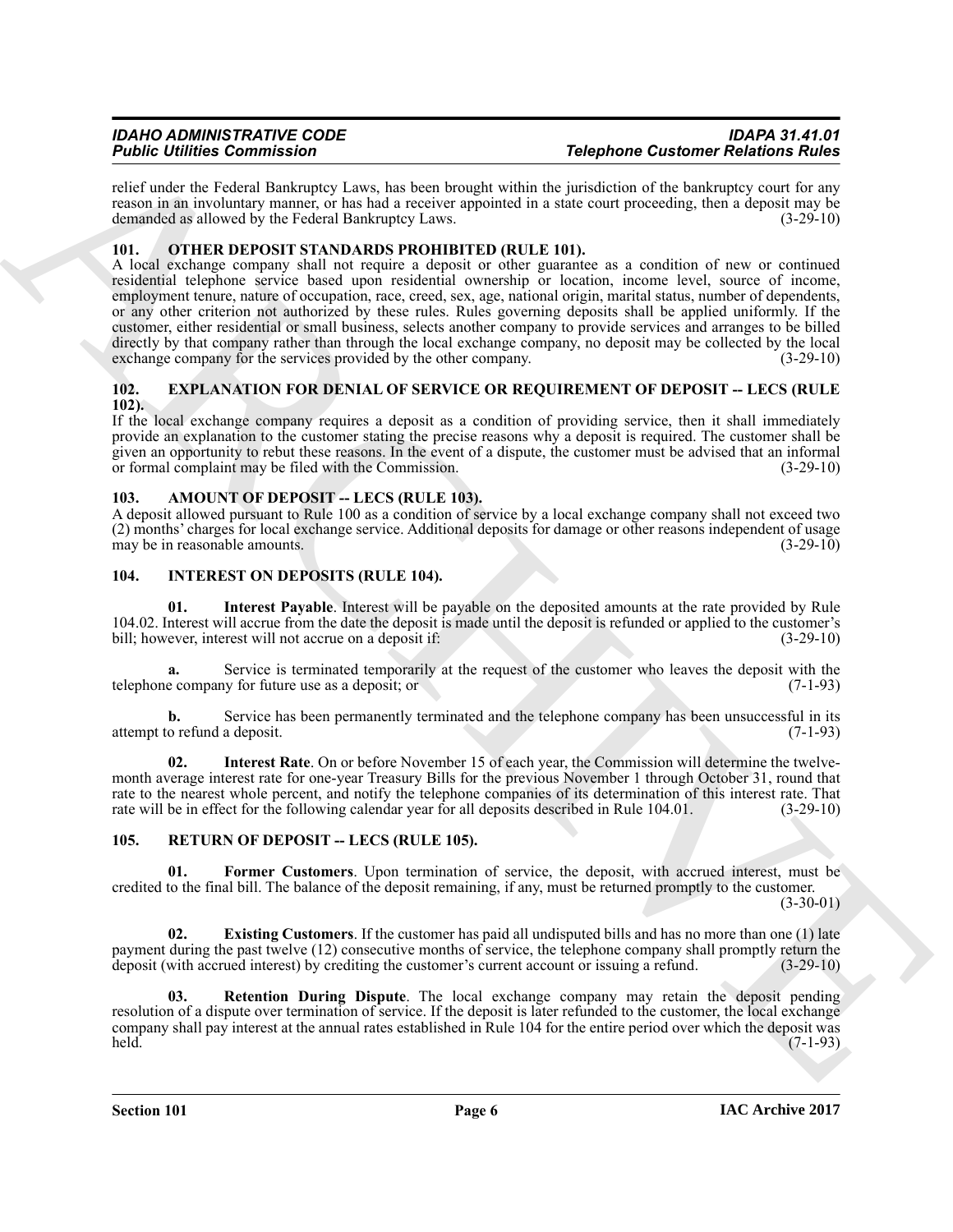#### <span id="page-6-11"></span><span id="page-6-10"></span><span id="page-6-0"></span>**106. TRANSFER OF DEPOSIT (RULE 106).**

# <span id="page-6-8"></span><span id="page-6-7"></span><span id="page-6-6"></span><span id="page-6-1"></span>**107. RECORDS OF DEPOSITS (RULE 107).**

|                                       | <b>Public Utilities Commission</b><br><b>Telephone Customer Relations Rules</b>                                                                                                                                                                                                                                                                                                                                                                                                                                                                                                                                                                                                                                                                             |             |
|---------------------------------------|-------------------------------------------------------------------------------------------------------------------------------------------------------------------------------------------------------------------------------------------------------------------------------------------------------------------------------------------------------------------------------------------------------------------------------------------------------------------------------------------------------------------------------------------------------------------------------------------------------------------------------------------------------------------------------------------------------------------------------------------------------------|-------------|
| 04.                                   | Early Return of Deposit. A local exchange company may refund a deposit plus accrued interest in<br>whole or part at any time before the time prescribed in this rule.                                                                                                                                                                                                                                                                                                                                                                                                                                                                                                                                                                                       | $(7-1-93)$  |
| 106.<br>account for the new location. | <b>TRANSFER OF DEPOSIT (RULE 106).</b><br>Deposits shall not be transferred from one (1) customer to another customer or between classes of service, except at<br>the customer's request. When a customer with a deposit on file transfers service to a new location within the same<br>telephone company's service area in Idaho, the deposit and any outstanding balance shall be transferred to the                                                                                                                                                                                                                                                                                                                                                      | $(7-1-93)$  |
| 107.                                  | <b>RECORDS OF DEPOSITS (RULE 107).</b>                                                                                                                                                                                                                                                                                                                                                                                                                                                                                                                                                                                                                                                                                                                      |             |
| 01.                                   | <b>Receipts.</b> Each customer paying a deposit shall be provided the following information: (3-29-10)                                                                                                                                                                                                                                                                                                                                                                                                                                                                                                                                                                                                                                                      |             |
| a.                                    | Name of customer and service address for which deposit is held;                                                                                                                                                                                                                                                                                                                                                                                                                                                                                                                                                                                                                                                                                             | $(7-1-93)$  |
| b.                                    | Date of payment;                                                                                                                                                                                                                                                                                                                                                                                                                                                                                                                                                                                                                                                                                                                                            | $(7-1-93)$  |
| c.                                    | Amount of payment; and                                                                                                                                                                                                                                                                                                                                                                                                                                                                                                                                                                                                                                                                                                                                      | $(7-1-93)$  |
| d.                                    | Terms and conditions governing the return of deposits.                                                                                                                                                                                                                                                                                                                                                                                                                                                                                                                                                                                                                                                                                                      | $(3-29-10)$ |
| 02.                                   | Retention of Records. Each telephone company shall maintain records that will enable a customer<br>entitled to a return of a deposit to obtain a refund even though the customer may be unable to produce the receipt for<br>the deposit. These records must include the name of each customer, the service location(s) and telephone number(s)<br>of the customer while the deposit is retained, and the date(s) and amount(s) of the deposits. The telephone company<br>shall retain records of deposits that have been refunded to customers for a period of three (3) years after the date of<br>refund. The telephone company shall retain records of unclaimed deposits for a period of seven (7) years as required<br>by Section 14-531, Idaho Code. | $(4-6-05)$  |
| 03.                                   | <b>Transfer of Records</b> . Upon the sale or transfer of any telephone company or any of its operating<br>units, the seller shall certify to the Commission that it has a list showing the names of all customers whose service is<br>transferred and who have a deposit on file, the date the deposit was made and the amount of the deposit.                                                                                                                                                                                                                                                                                                                                                                                                             | $(7-1-93)$  |
| 108.                                  | UNCLAIMED DEPOSITS AND ADVANCE PAYMENTS (RULE 108).                                                                                                                                                                                                                                                                                                                                                                                                                                                                                                                                                                                                                                                                                                         |             |
| 01.                                   | Presumption of Abandonment. Pursuant to Section 14-508, Idaho Code, any deposit or advance<br>payment made to obtain or maintain local exchange service or other services that is unclaimed by the owner for more<br>than one (1) year after termination of service is presumed abandoned.                                                                                                                                                                                                                                                                                                                                                                                                                                                                  | $(3-29-10)$ |
| 02.                                   | Financial Assistance Program. A telephone company may apply to the Commission for approval<br>to pay unclaimed deposits and advance payments presumed to be abandoned to a financial assistance program which<br>assists the telephone company's low income and disadvantaged customers with payment of utility bills. The<br>telephone company shall remain obligated to file its report of such abandoned property as required by Section 14-<br>517, Idaho Code, and retain records as required by Section 14-531, Idaho Code.                                                                                                                                                                                                                           | $(4-6-05)$  |
| $109. - 199.$                         | (RESERVED)                                                                                                                                                                                                                                                                                                                                                                                                                                                                                                                                                                                                                                                                                                                                                  |             |
|                                       |                                                                                                                                                                                                                                                                                                                                                                                                                                                                                                                                                                                                                                                                                                                                                             |             |
|                                       | <b>BILLING</b><br>Rules 200 Through 299                                                                                                                                                                                                                                                                                                                                                                                                                                                                                                                                                                                                                                                                                                                     |             |
|                                       |                                                                                                                                                                                                                                                                                                                                                                                                                                                                                                                                                                                                                                                                                                                                                             |             |

#### <span id="page-6-14"></span><span id="page-6-13"></span><span id="page-6-12"></span><span id="page-6-9"></span><span id="page-6-2"></span>**108. UNCLAIMED DEPOSITS AND ADVANCE PAYMENTS (RULE 108).**

#### <span id="page-6-3"></span>**109. -- 199. (RESERVED)**

# **BILLING**

#### **Rules 200 Through 299**

#### <span id="page-6-5"></span><span id="page-6-4"></span>**200. FURTHER DEFINITION -- BILLING STATEMENT (RULE 200).**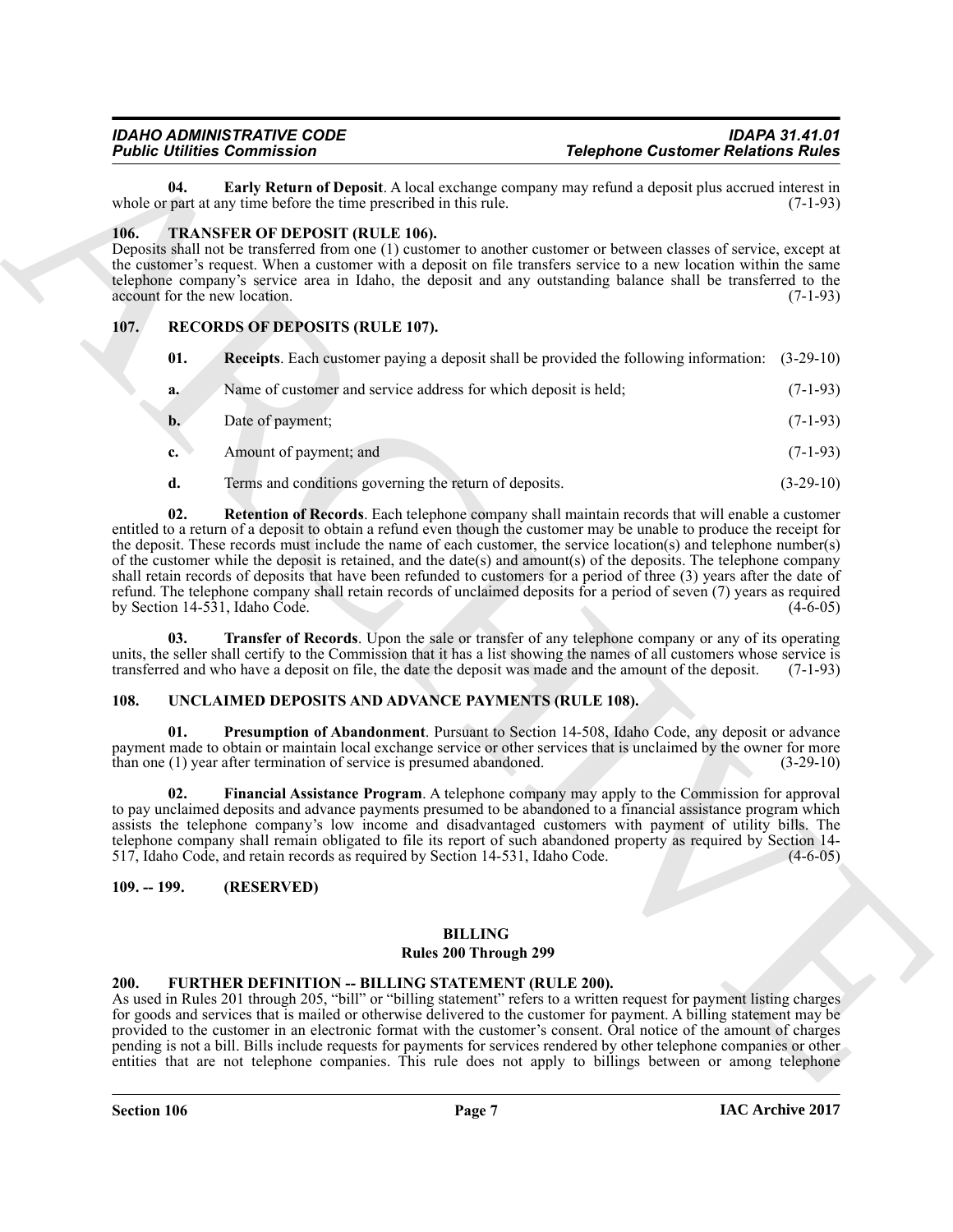#### <span id="page-7-5"></span><span id="page-7-3"></span><span id="page-7-0"></span>**201. ISSUANCE OF BILLING STATEMENTS -- CONTENTS OF BILLS -- RESIDENTIAL AND SMALL BUSINESS SERVICE (RULE 201).**

|                      | <b>Public Utilities Commission</b>                                                                                                                                                                                                                                                                                                                                                                                                                                                                                                     | <b>Telephone Customer Relations Rules</b>                                                                     |             |
|----------------------|----------------------------------------------------------------------------------------------------------------------------------------------------------------------------------------------------------------------------------------------------------------------------------------------------------------------------------------------------------------------------------------------------------------------------------------------------------------------------------------------------------------------------------------|---------------------------------------------------------------------------------------------------------------|-------------|
| companies.           |                                                                                                                                                                                                                                                                                                                                                                                                                                                                                                                                        |                                                                                                               | $(3-29-10)$ |
| 201.                 | ISSUANCE OF BILLING STATEMENTS -- CONTENTS OF BILLS -- RESIDENTIAL AND<br><b>SMALL BUSINESS SERVICE (RULE 201).</b>                                                                                                                                                                                                                                                                                                                                                                                                                    |                                                                                                               |             |
| 01.                  | Local Exchange Service. Billing statements for residential and small business local exchange<br>service must be issued on a regular basis and must contain the following information:                                                                                                                                                                                                                                                                                                                                                  |                                                                                                               | $(3-29-10)$ |
| a.                   | The date the billing statement is issued;                                                                                                                                                                                                                                                                                                                                                                                                                                                                                              |                                                                                                               | $(3-29-10)$ |
| $\mathbf{b}$ .       | The time period covered by the billing statement;                                                                                                                                                                                                                                                                                                                                                                                                                                                                                      |                                                                                                               | $(3-29-10)$ |
| c.                   | The due date by which payment must be received, unless the customer has authorized automatic<br>monthly payment. If automatic payment is authorized, the customer must be informed in writing when funds will be<br>withdrawn from a bank account or charged to a credit card account. In addition, the billing statement must state the<br>actual or earliest possible date that funds will be withdrawn or the credit card charged unless the customer consents<br>otherwise in writing at the time automatic payment is authorized; |                                                                                                               | $(3-29-10)$ |
| d.                   | Any amounts transferred from another account;                                                                                                                                                                                                                                                                                                                                                                                                                                                                                          |                                                                                                               | $(7-1-93)$  |
| e.                   | Any amounts past due;                                                                                                                                                                                                                                                                                                                                                                                                                                                                                                                  |                                                                                                               | $(7-1-93)$  |
| f.                   | Any payments or credits applied to the customer's account since the last bill;                                                                                                                                                                                                                                                                                                                                                                                                                                                         |                                                                                                               | $(7-1-93)$  |
| g.                   | The total amount due;                                                                                                                                                                                                                                                                                                                                                                                                                                                                                                                  |                                                                                                               | $(7-1-93)$  |
| h.                   | Names of all telephone companies or entities providing goods and services for which the customer<br>is billed, sufficient information to readily identify the goods and services provided, and the amounts charged;                                                                                                                                                                                                                                                                                                                    |                                                                                                               | $(3-29-10)$ |
|                      | The toll-free telephone number(s) available to customers for answering inquiries and resolving<br>complaints about goods and services billed;                                                                                                                                                                                                                                                                                                                                                                                          |                                                                                                               | $(3-29-10)$ |
| separately itemized. | An itemization of charges for goods and services provided to the customer and any associated fees,<br>taxes, surcharges or subscriber line charges. Charges for each good or service provided as part of a package under a<br>single price, or calling plans in which individual calls are billed at a flat rate regardless of usage need not be                                                                                                                                                                                       |                                                                                                               | $(3-29-10)$ |
| 02.                  | MTS Bills. In addition to the requirements of Rule 201.01, bills for MTS service must identify the<br>number called and the date, time, duration, destination and charge for each call, unless the customer has selected a flat<br>rate calling plan. For collect and third-party calls the MTS provider must also itemize the origin of the call. (3-29-10)                                                                                                                                                                           |                                                                                                               |             |
| 03.<br>this rule.    | <b>Other Services</b> . No telephone company may send demand letters or initiate collection efforts for<br>any amount owed by a customer who subscribes to or is billed for services other than local exchange service and<br>MTS services provided by another telephone company unless the bill separately lists those services as required by                                                                                                                                                                                        |                                                                                                               | $(3-29-10)$ |
| 04.                  | Customer Request for Less Detail. Upon customer request, telephone companies may provide<br>billing statements containing less detail than required by this rule. Telephone companies must make available without<br>charge detailed billing information for the preceding twelve (12) months to those customers who have elected to<br>receive less detail on monthly billing statements but subsequently request more detail.                                                                                                        |                                                                                                               | $(3-29-10)$ |
| 202.                 | DUE DATE OF BILLS -- DELINQUENT BILLS (RULE 202).<br>The telephone company may require that bills for service be paid within a specified time after the billing date. The<br>minimum specified time after the billing date is fifteen $(15)$ days (or twelve $(12)$ days after mailing or delivery of a<br>paper or electronic bill, if bills are mailed or delivered more than three (3) days after the billing date). Upon the                                                                                                       | expiration of this time without payment, the bill may be considered delinquent. With the customer's approval, |             |

### <span id="page-7-7"></span><span id="page-7-6"></span><span id="page-7-4"></span><span id="page-7-2"></span><span id="page-7-1"></span>**202. DUE DATE OF BILLS -- DELINQUENT BILLS (RULE 202).**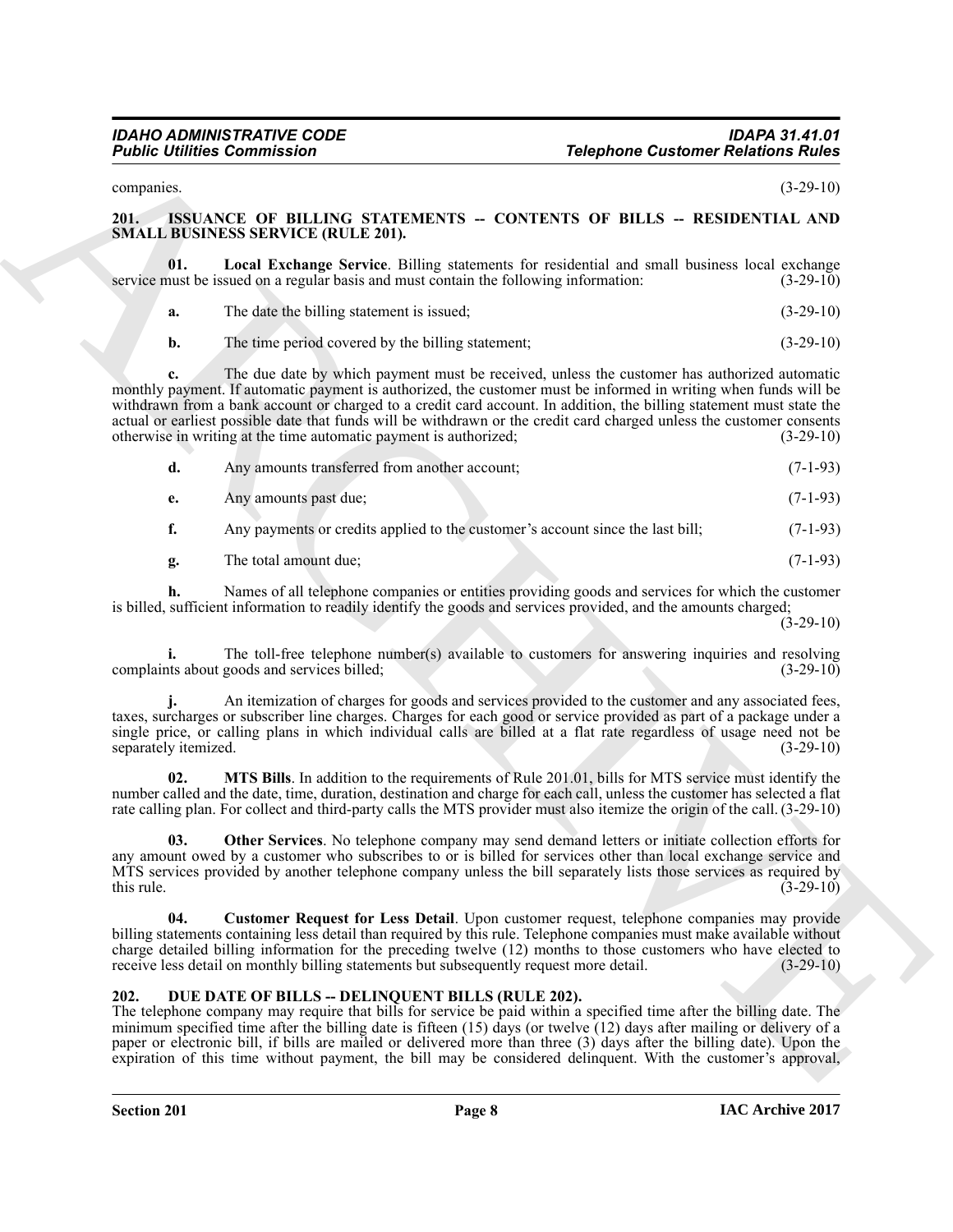automatic monthly payments made by withdrawal from a bank account or charged to a credit card account may take<br>place prior to the normal due date if the customer has authorized such a payment. (3-29-10) place prior to the normal due date if the customer has authorized such a payment.

#### <span id="page-8-2"></span><span id="page-8-0"></span>**203. BILLING ERRORS, BILLING UNDER INCORRECT RATES, OR FAILURE TO BILL (RULE 203).**

<span id="page-8-5"></span><span id="page-8-4"></span>**01. Billing Errors -- Failure to Bill**. Whenever the billing for telephone service was not accurately billed because of malfunction in billing equipment or error in preparation of bills, the telephone company shall prepare a corrected billing. If the telephone company has not billed a customer for service provided, the telephone company shall prepare a bill for the period in which service was provided and the customer was not billed. At its discretion, the telephone company may waive rebilling for undercharges. (7-1-93) discretion, the telephone company may waive rebilling for undercharges.

For contribution Commute and The Hammaton and Southern Commute and Commute and Commute and Commute and Commute and Commute and Commute and Commute and Commute and Commute and Commute and Commute and Commute and Commute an **02. Billing Under Incorrect Rates**. A customer has been billed under an incorrect rate if the customer was billed under a rate for which the customer was not eligible or the customer, who is eligible for billing under more than one (1) rate, was billed under a rate contrary to the customer's election or the election was made based upon erroneous information provided by the telephone company. If a customer is billed under an incorrect rate, the telephone company must recalculate the customer's past bills and correctly calculate future bills based on the appropriate rate. The telephone company is not required to adjust bills when it has acted in good faith based upon information provided by the customer. (3-29-10)

#### <span id="page-8-6"></span>**03. Rebilling Time Period**. (3-29-10)

**a.** If the time when the billing error, billing under incorrect rates, or failure to bill (collectively referred to as "billing problem") began cannot be reasonably determined to have occurred within a specified billing period, the corrected billings shall not exceed the most recent six (6) months before the discovery of the billing problem. (3-29-10) problem.  $(3-29-10)$ 

**b.** If the time when the billing problem began can be reasonably determined, and the telephone company determines the customer was overcharged, the corrected billings shall go back to that time, but not to exceed three (3) years from the time the billing problem occurred as provided by Section 61-642, Idaho Code.

(3-29-10)

**c.** If the time when the billing problem began can be reasonably determined and the telephone company determines the customer was undercharged, the company may rebill for a period of six (6) months unless a reasonable person should have known of the inaccurate billing, in which case the rebilling may be extended for a period not to exceed three (3) years. The telephone company is responsible for identifying customers who have not been billed or who have been inaccurately billed. (3-29-10)

<span id="page-8-7"></span>**04. Refunds**. The telephone company must promptly calculate refund amounts overpaid by the customer and issue a credit within two (2) billing cycles. Any remaining credit balance shall be credited against future bills unless the customer, after notice from the telephone company, requests a refund and the amount is more than twenty-five dollars (\$25). The telephone company shall advise the customer of the option to have any remaining credit balance exceeding twenty-five dollars (\$25) refunded. (3-29-10)

<span id="page-8-3"></span>**05. Additional Payments**. The telephone company must promptly prepare a corrected billing for a customer who has been undercharged, indicating the amount owed to the company. An unbilled or undercharged customer must be given the opportunity to make payment arrangements under Rule 310 on the amount due. At the customer's option, the term of the payment arrangement may extend for the length of time that the underbilling accrued or the customer was not billed. (3-29-10) accrued or the customer was not billed.

### <span id="page-8-8"></span><span id="page-8-1"></span>**204. BILLING PROHIBITED -- BILLING DISPUTES (RULE 204).**

<span id="page-8-9"></span>**01. Unauthorized Charges**. No telephone company shall bill for unanswered or unaccepted telephone calls, telephone calls placed to a toll-free number, or telephone service or other goods and services not ordered or otherwise authorized by the customer of record. A telephone company that unknowingly submits a bill containing charges for unanswered or unaccepted telephone calls, telephone calls placed to a toll-free number, or telephone service or other services or goods not ordered or otherwise authorized by the customer of record shall be considered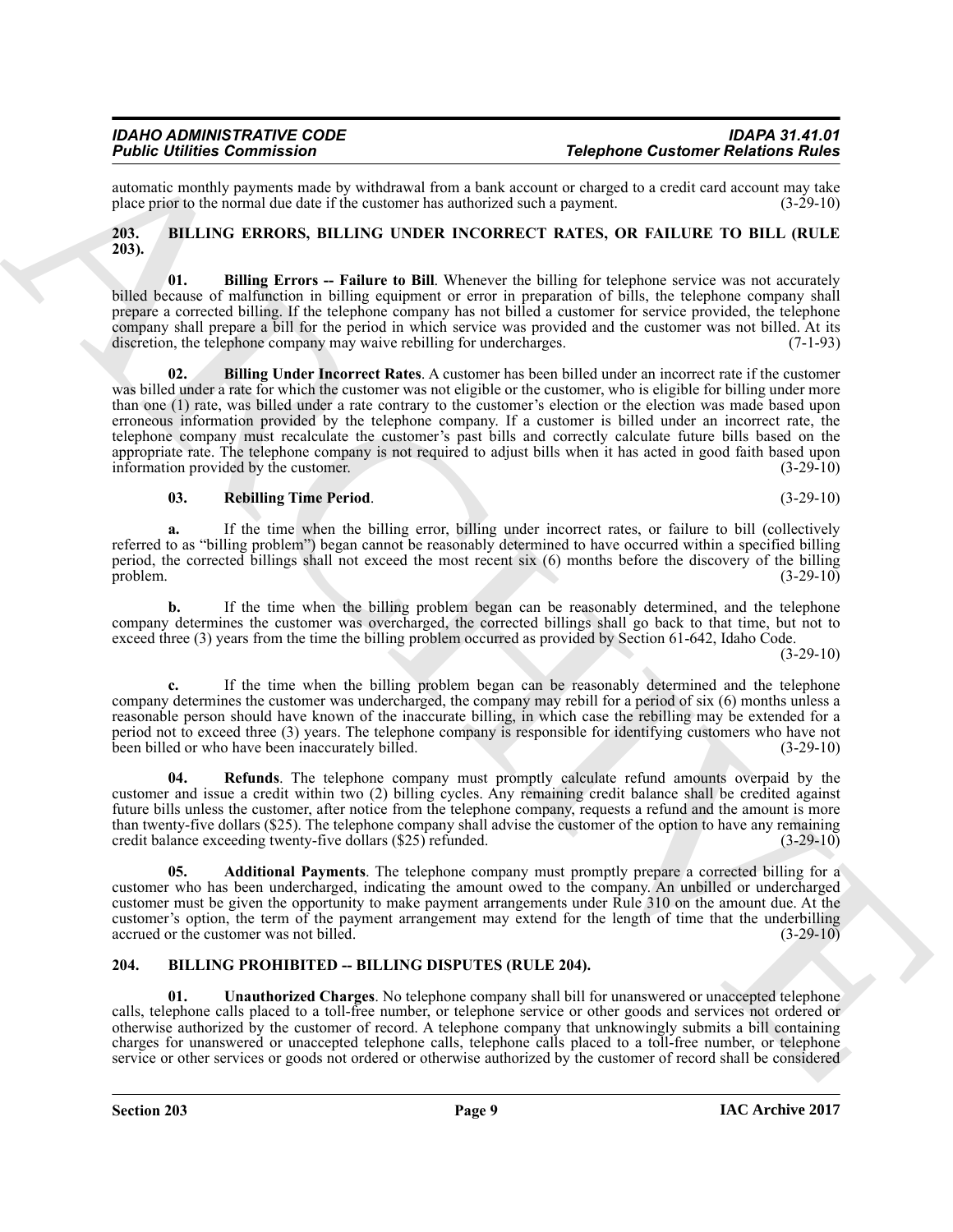#### <span id="page-9-8"></span><span id="page-9-7"></span><span id="page-9-6"></span><span id="page-9-5"></span><span id="page-9-4"></span><span id="page-9-2"></span><span id="page-9-0"></span>**205. RESPONSIBILITY FOR PAYMENT OF RESIDENTIAL SERVICE BILLS (RULE 205).**

|             | <b>Telephone Customer Relations Rules</b>                                                                                                                                                                                                                                                                                                                                                                                                                                                                                                                                                                | <b>Public Utilities Commission</b>                                               |               |
|-------------|----------------------------------------------------------------------------------------------------------------------------------------------------------------------------------------------------------------------------------------------------------------------------------------------------------------------------------------------------------------------------------------------------------------------------------------------------------------------------------------------------------------------------------------------------------------------------------------------------------|----------------------------------------------------------------------------------|---------------|
| $(3-29-10)$ | in violation of this rule unless the disputed amounts are removed from the customer's bill within two (2) billing                                                                                                                                                                                                                                                                                                                                                                                                                                                                                        | cycles of the customer's notification to the company.                            |               |
| $(3-29-10)$ | <b>Billing Disputes.</b> A telephone company that bills and collects for other telephone companies or<br>entities is responsible for either addressing billing disputes regarding unauthorized goods and services for which it<br>bills or advising customers how to contact the providers of those goods and services. If a customer is unable to either<br>contact or successfully resolve a dispute about unauthorized goods and services for which the telephone company<br>bills, a credit equal to the disputed charges must be applied to the customer's account within two (2) billing cycles of | the customer's notification to the company.                                      | 02.           |
|             | <b>RESPONSIBILITY FOR PAYMENT OF RESIDENTIAL SERVICE BILLS (RULE 205).</b>                                                                                                                                                                                                                                                                                                                                                                                                                                                                                                                               |                                                                                  | 205.          |
| $(7-1-93)$  | <b>Customer Defined</b> . For purposes of this rule, "customer" means a person whose name appears on<br>the telephone company's regular bill for residential service or who signed a written application for residential service<br>or another document informing the customer that he or she was assuming an obligation for payment of service.                                                                                                                                                                                                                                                         |                                                                                  | 01.           |
| $(7-1-93)$  | <b>Customer's Responsibility</b> . A customer shall not be held responsible for payment of an amount<br>not billed for the customer's own service or through use of the customer's own credit or facilities and whose own                                                                                                                                                                                                                                                                                                                                                                                | name does not appear on the current bill or application for service, unless:     | 02.           |
| $(7-1-93)$  | The customer expressly accepts responsibility for payment of the other person's bill; or                                                                                                                                                                                                                                                                                                                                                                                                                                                                                                                 |                                                                                  | a.            |
| $(7-1-93)$  |                                                                                                                                                                                                                                                                                                                                                                                                                                                                                                                                                                                                          | The customer has a legal obligation to pay the other person's bill.              | b.            |
| $(3-29-10)$ | Customer Notice. The telephone company shall provide written notice of its intent to add to the<br>customer's bill for current service an amount owed for another person's bill or service rendered at a former service<br>location, if the lapse in service exceeds sixty (60) calendar days. The notice may be provided in an electronic format                                                                                                                                                                                                                                                        | with the customer's consent.                                                     | 03.           |
| $(3-29-10)$ |                                                                                                                                                                                                                                                                                                                                                                                                                                                                                                                                                                                                          | <b>Contents of Notice.</b> The notice must include:                              | 04.           |
| $(7-1-93)$  |                                                                                                                                                                                                                                                                                                                                                                                                                                                                                                                                                                                                          | The name of the customer of record who owes the bill;                            | a.            |
| $(7-1-93)$  |                                                                                                                                                                                                                                                                                                                                                                                                                                                                                                                                                                                                          | The service location and telephone number or account number involved;            | b.            |
| $(3-29-10)$ |                                                                                                                                                                                                                                                                                                                                                                                                                                                                                                                                                                                                          | The time over which the bill amount was accumulated;                             | c.            |
| $(7-1-93)$  |                                                                                                                                                                                                                                                                                                                                                                                                                                                                                                                                                                                                          | The amount owed;                                                                 | d.            |
| $(3-29-10)$ | The reason(s) for adding the bill amount to the customer's billing statement;                                                                                                                                                                                                                                                                                                                                                                                                                                                                                                                            |                                                                                  | e.            |
| $(7-1-93)$  |                                                                                                                                                                                                                                                                                                                                                                                                                                                                                                                                                                                                          | Statement that payment arrangements may be made on the amount owed;              | f.            |
| $(3-29-10)$ | A statement that the customer has a right to contest the telephone company's proposed action by                                                                                                                                                                                                                                                                                                                                                                                                                                                                                                          | contacting the Commission; and                                                   | g.            |
| $(3-29-10)$ | The response deadline after which the bill amount will be added to the customer's billing statement.                                                                                                                                                                                                                                                                                                                                                                                                                                                                                                     |                                                                                  | h.            |
| $(3-29-10)$ | <b>Opportunity to Respond.</b> The customer must be given a minimum of seven (7) calendar days                                                                                                                                                                                                                                                                                                                                                                                                                                                                                                           | from the date of its proposed action to respond to the telephone company notice. | 05.           |
|             |                                                                                                                                                                                                                                                                                                                                                                                                                                                                                                                                                                                                          |                                                                                  | $206. - 299.$ |

#### <span id="page-9-1"></span>**206. -- 299. (RESERVED)**

### <span id="page-9-9"></span><span id="page-9-3"></span>**DENIAL, RESTRICTION, AND TERMINATION OF SERVICE**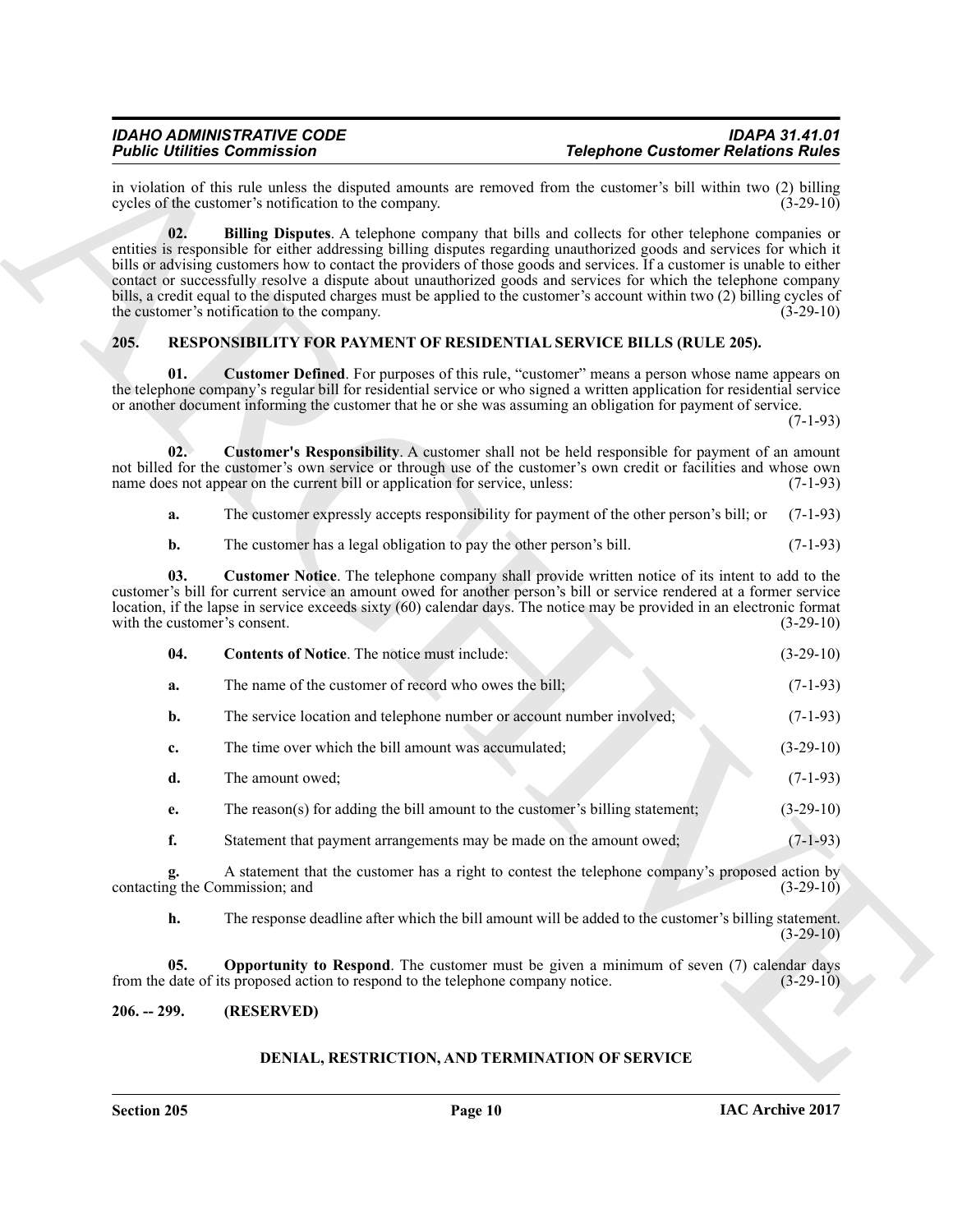#### **Rules 300 Through 399**

#### <span id="page-10-3"></span><span id="page-10-0"></span>**300. EXPLANATION FOR DENIAL OF A SERVICE TO A CUSTOMER (RULE 300).**

For the Communisties of the Communisties<br>
Material SP Haven 399 Haven 399 Haven 399 Haven 399 Haven 399 Haven 399 Haven 300 Haven 300 Haven 300 Haven 300 Haven 300 Haven 300 Haven 300 Haven 300 Haven 300 Haven 300 Haven 3 If a telephone company intends to deny service to a customer under Rule 301, the telephone company must provide an explanation to the customer stating the reasons for the telephone company's refusal to provide service and the necessary action(s) to be taken to receive service. In the event of a dispute, the customer must be advised that an informal or formal complaint concerning denial of service may be filed with the Commission. (3-29-10) informal or formal complaint concerning denial of service may be filed with the Commission.

#### <span id="page-10-9"></span><span id="page-10-1"></span>**301. GROUNDS FOR DENIAL OR TERMINATION OF LOCAL EXCHANGE SERVICE WITH PRIOR NOTICE (RULE 301).**

A telephone company may deny or terminate local exchange service to a customer without the customer's permission, but only after adequate notice has been given in accordance with these rules, for one (1) or more of the following reasons: (3-29-10) following reasons:

**01.** Customer Did Not Pay Undisputed Bills. With respect to undisputed past due bills for local eservice, the customer: (3-29-10) exchange service, the customer:

<span id="page-10-10"></span>

| <b>a.</b> | Failed to pay; |  | $(3-29-10)$ |
|-----------|----------------|--|-------------|
|-----------|----------------|--|-------------|

**b.** Paid with a dishonored check; or (3-29-10)

<span id="page-10-12"></span><span id="page-10-11"></span>**c.** Made an electronic payment drawn on an account with insufficient funds. (3-29-10)

**02. Customer Failed to Make a Security Deposit**. The customer failed to make a security deposit, when one is required.  $(3-29-10)$ 

**03.** Customer Failed to Abide by Terms. The customer failed to abide by the terms of a payment (3-29-10) arrangement.

<span id="page-10-14"></span>**04. Customer Is Willfully Wasting or Interfering with Service**. The telephone company determines as prescribed by relevant state or other applicable standards that the customer is willfully wasting or interfering with service through improper equipment or otherwise. (3-29-10) service through improper equipment or otherwise.

<span id="page-10-13"></span>**05.** Customer Is a Minor. The customer is a minor not competent to contract as described in Sections nd 32-101, Idaho Code. (3-29-10) 29-101 and 32-101, Idaho Code.

<span id="page-10-15"></span>**06. Obligation to Connect Service**. Nothing in this rule requires the telephone company to connect service for a customer who owes money on an existing account or from a previous account if the unpaid bill is for service provided within the past four (4) years. (3-29-10)

#### <span id="page-10-4"></span><span id="page-10-2"></span>**302. GROUNDS FOR DENIAL OR TERMINATION OF A SERVICE, WITHOUT PRIOR NOTICE (RULE 302).**

A telephone company may deny or terminate a service or all services without prior notice to the customer and without the customer's permission for any of the following reasons: (3-29-10) the customer's permission for any of the following reasons:

<span id="page-10-6"></span>**01. Dangerous Condition**. A condition immediately dangerous or hazardous to life, physical safety, or exists, or it is necessary to prevent a violation of federal, state or local safety or health codes. (7-1-93) property exists, or it is necessary to prevent a violation of federal, state or local safety or health codes.

<span id="page-10-8"></span>**02. Ordered to Terminate Service**. The telephone company is ordered to terminate service by any exercise commission, or any other duly authorized public authority. (7-1-93) court, the Commission, or any other duly authorized public authority.

<span id="page-10-7"></span>**03.** Illegal Use of Services. The service(s) was (were) obtained, diverted or used without the tation or knowledge of the telephone company. authorization or knowledge of the telephone company.

<span id="page-10-5"></span>**04.** Customer Unable to Be Contacted. The telephone company has tried diligently to meet the notice ents of Rule 303, but has been unsuccessful in its attempt to contact the customer. (3-29-10) requirements of Rule 303, but has been unsuccessful in its attempt to contact the customer.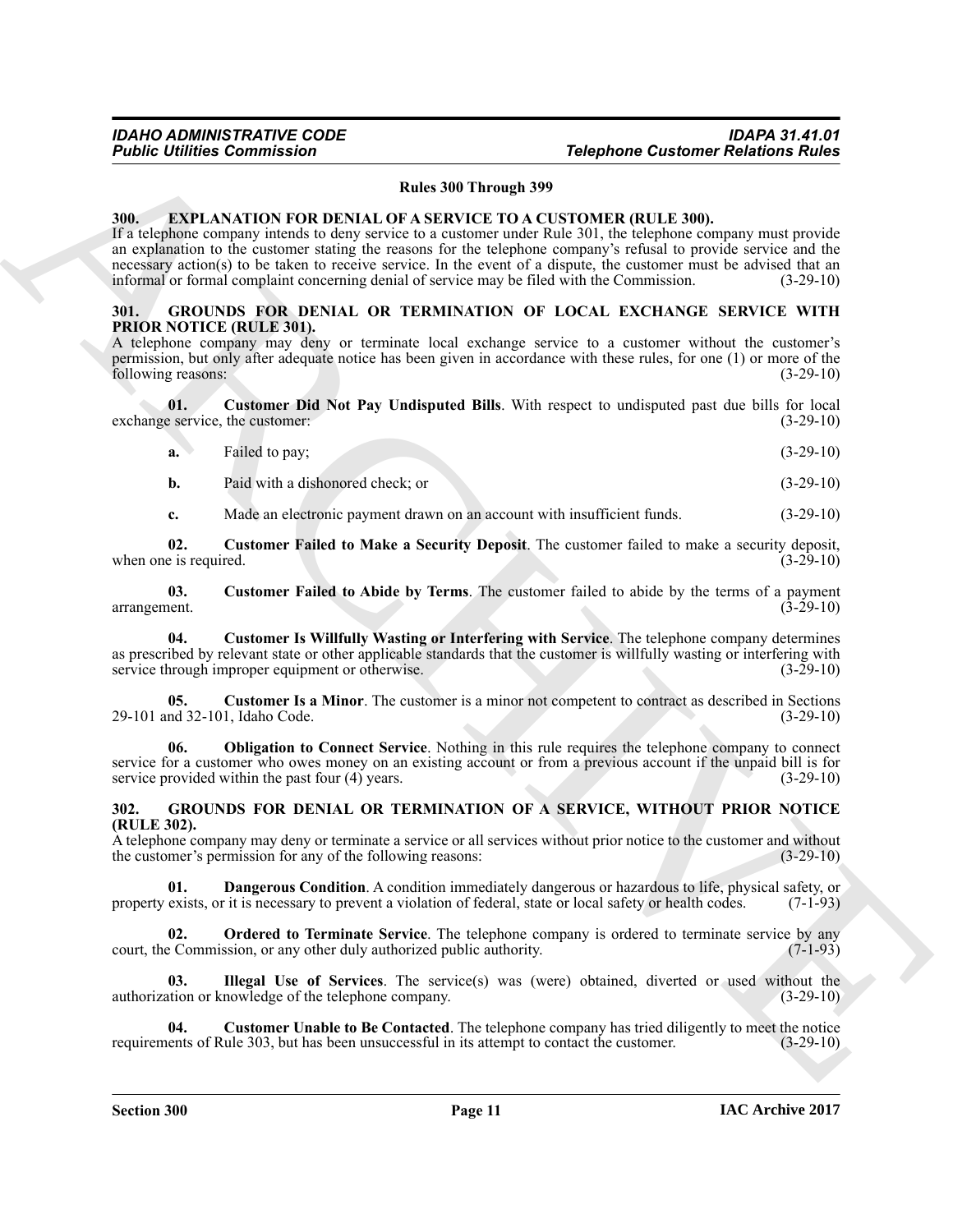<span id="page-11-4"></span>**05. Misrepresentation**. The telephone company has determined that information provided by the is materially false or materially misrepresents the customer's true status. (3-29-10) customer is materially false or materially misrepresents the customer's true status.

#### <span id="page-11-9"></span><span id="page-11-5"></span><span id="page-11-0"></span>**303. REQUIREMENTS FOR NOTICE BEFORE TERMINATION OF LOCAL EXCHANGE SERVICE (RULE 303).**

**Folding Commutes Computer Scholars Commute Commute Commute Commute Commute Commute Commute Commute Commute Commute Commute Commute Commute Commute Commute Commute Commute Commute Commute Commute Commute Commute Commute C 01. Initial Notice**. If the telephone company intends to terminate local exchange service under Rule 301, it must send to the customer written notice of termination mailed at least seven (7) calendar days before the proposed date of termination. Written notice may be provided by electronic mail (i.e. e-mail) if the customer is billed electronically and separately consents in writing to receiving electronic notification. This written notice must contain the information required by Rule 304. the information required by Rule 304.

<span id="page-11-8"></span>**02. Final Notice**. At least twenty-four (24) hours before actual termination, the telephone company must diligently attempt to contact the customer to apprise the customer of the proposed action and the steps the customer must take to avoid or delay termination. This oral notice must contain the same information required by Rule 304.  $(3-29-10)$ 

<span id="page-11-6"></span>**03. Additional Notice**. If the telephone company has not terminated service within twenty-one (21) days after the proposed termination date as specified in a notice, the telephone company must again provide notice<br>under Rules 303.01 and 303.02 if it still intends to terminate service. (3-29-10) under Rules  $303.01$  and  $303.02$  if it still intends to terminate service.

**04.** Failure to Pay. No additional notice of termination is required if, upon receipt of a termination (3-29-10) notice:  $(3-29-10)$ 

<span id="page-11-7"></span>**a.** The customer makes a payment arrangement and subsequently fails to keep that arrangement;  $(3-29-10)$ 

**b.** The customer tenders payment with a dishonored check; or (3-29-10)

<span id="page-11-3"></span><span id="page-11-2"></span>**c.** Makes an electronic payment drawn on an account with insufficient funds.  $(3-29-10)$ 

<span id="page-11-1"></span>**304. CONTENTS OF NOTICE OF INTENT TO TERMINATE LOCAL EXCHANGE SERVICE (RULE 304).**

**01. Contents of Notice**. The written, electronic or oral notice of intent to terminate local exchange equired by Rule 303 must state:  $(3-29-10)$ service required by Rule 303 must state:

**a.** The reason(s), citing these rules, why service will be terminated and the proposed date of termination; (3-29-10)

**b.** Actions the customer may take to avoid termination; (3-29-10)

**c.** That a certificate notifying the local exchange company of a serious illness or medical emergency usehold may delay termination under Rule 306; (3-29-10) in the household may delay termination under Rule 306;

**d.** That an informal or formal complaint concerning termination may be filed with the telephone company or the Commission, and that service will not be terminated on grounds relating to the dispute between the customer and telephone company before resolution of the complaint (the Commission's mailing address, Internet address, and telephone number must be given to the customer); (3-29-10) address, and telephone number must be given to the customer);

**e.** That the telephone company is willing to make payment arrangements (in a written notice this statement must be in bold print); and (3-29-10)

**f.** What amount must be paid in order to avoid termination of local exchange service and that partial s will be applied toward past due charges for local exchange service first. (3-29-10) payments will be applied toward past due charges for local exchange service first.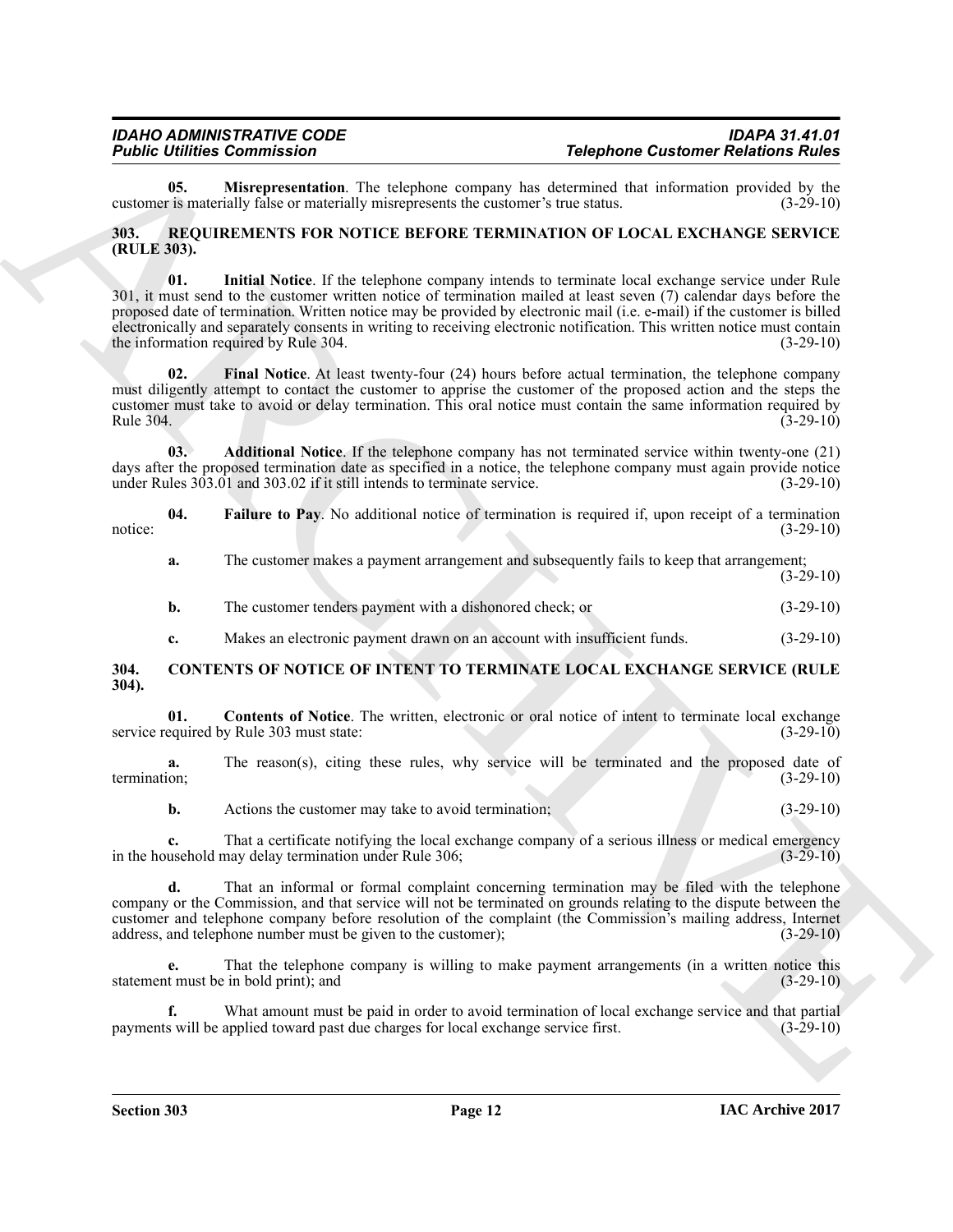#### <span id="page-12-12"></span><span id="page-12-0"></span>**305. TERMINATION OF LOCAL EXCHANGE SERVICE -- MAINTENANCE OF RECORDS (RULE 305).**

Each telephone company shall maintain for three months clear, written records of the oral notices to terminate local exchange service required by Rule 303.02 showing dates and telephone company employees giving the notices. (3-29-10)

### <span id="page-12-7"></span><span id="page-12-6"></span><span id="page-12-1"></span>**306. SERIOUS ILLNESS OR MEDICAL EMERGENCY (RULE 306).**

Follow United Commission<br>
318, The MMMANION OF LOCAL EXAMPAGE SERVICE - MAPHETANCE INTERNATION (BATTELATE THE STATE THE STATE THE STATE THE STATE OF THE STATE ORDER (RULLER STATE THE STATE OF THE STATE ORDER COMPANY (BET **01. Medical Certificate -- Postponement of Termination of Local Exchange or Long-Distance Services**. A telephone company offering local exchange or long-distance service between a residential customer and the customer's nearest community providing necessary medical facilities or services must postpone termination of local exchange or long-distance service to a residential customer for thirty (30) calendar days from the date of receipt of a written certificate signed by a licensed physician or public health official with medical training. The certificate must contain the following information: (3-29-10) must contain the following information:

**a.** A statement that the customer, a member of the customer's family, or other permanent resident of the premises where service is provided, is seriously ill or has a medical emergency or will become seriously ill or may have a medical emergency because of termination of service; and that termination of local exchange service would adversely affect the health of that customer, member of the customer's family, or resident of the household.(3-29-10)

**b.** If the customer requests that termination of long-distance service be postponed, a statement that termination of long-distance service would impair the customer's ability to communicate with necessary medical facilities or services. (3-29-10) facilities or services.

**c.** The name of the person whose serious illness or medical emergency would be adversely affected by on and the relationship to the customer. (4-6-05) termination and the relationship to the customer.

<span id="page-12-9"></span>**d.** The name, title, and signature of the person certifying the serious illness or medical emergency.

 $(4-6-05)$ 

**02. Restoration of Service**. If local exchange or long-distance service has already been terminated when the medical certificate is received, the appropriate service shall be restored as soon as possible, but no later than twenty-four (24) hours after receipt. The customer shall receive local exchange and necessary long-distance services<br>for thirty (30) calendar days from the telephone company's receipt of the certificate. (3-29-10) for thirty  $(30)$  calendar days from the telephone company's receipt of the certificate.

<span id="page-12-10"></span>**03. Second Postponement**. The telephone company may postpone termination of local exchange and necessary long-distance service for an additional thirty (30) days upon receipt of a second certificate stating that the serious illness or medical emergency still exists. (3-29-10) serious illness or medical emergency still exists.

<span id="page-12-11"></span>**04. Verification of Medical Certificate**. The telephone company may verify the authenticity of the certificate and may refuse to delay termination of service if the certificate is a forgery or is otherwise fraudulent.

(7-1-93)

<span id="page-12-8"></span>**05. Obligation to Pay**. Nothing in this rule relieves the customer of the obligation to pay any ed bill. (4-6-05) undisputed bill.

### <span id="page-12-5"></span><span id="page-12-2"></span>**307. MEDICAL FACILITIES -- SHELTER CARE (RULE 307).**

Where local exchange or long-distance services are provided to a customer known by the telephone company to be or identifying itself as a medical care facility, including a hospital, medical clinic with resident patients, nursing home, intermediate care facility or shelter care facility, notice of pending termination shall be provided to the Commission and to the State Department of Health and Welfare as well as to the customer. Upon request from the Commission, a delay in termination of no less than seven (7) calendar days from the date of notice shall be allowed so that action may be taken to protect the interests of the facility's residents. (3-29-10) may be taken to protect the interests of the facility's residents.

#### <span id="page-12-4"></span><span id="page-12-3"></span>**308. INSUFFICIENT GROUNDS FOR TERMINATION OF LOCAL EXCHANGE SERVICE (RULE 308).**

**Section 305 Page 13**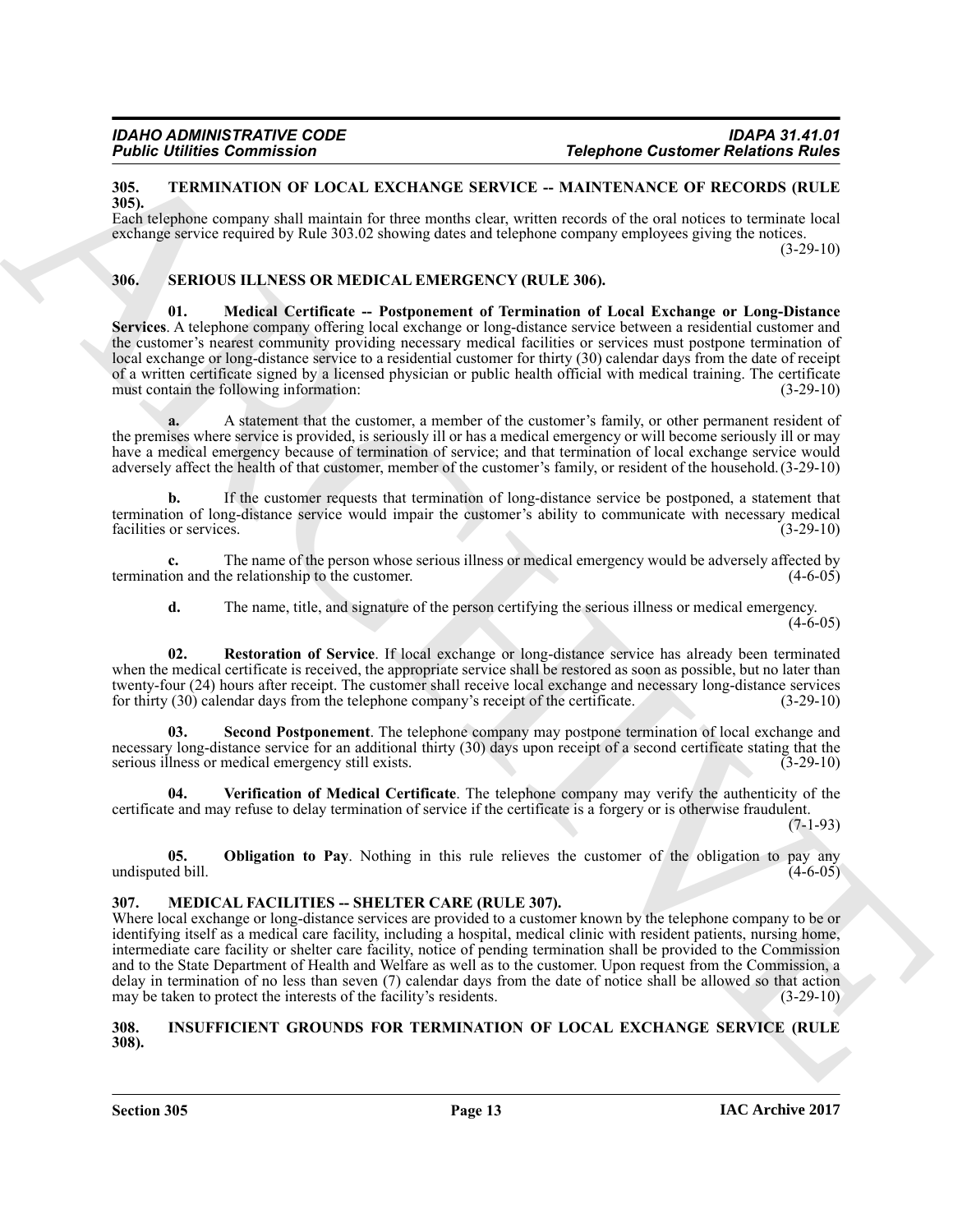**01. Termination Prohibited**. No customer shall be given notice of termination of local exchange services nor shall the customer's local exchange service be terminated if the unpaid bill for local exchange service<br>cited as grounds for termination is:<br>(3-29-10) cited as grounds for termination is:

<span id="page-13-2"></span>**a.** Less than thirty (\$30) dollars; (3-29-10)

**b.** For telephone service provided to any other customer or former customer (unless that customer has a legal obligation to pay the other bill) or for a class of service (business or residential) other than the one to which the customer currently subscribes: (3-29-10) customer currently subscribes;

**c.** For MTS or other goods and services provided by the telephone company or for which the e company bills; (3-29-10) telephone company bills;

**d.** For service provided four (4) or more years ago unless the customer made a payment on the bill within the past four (4) years, or the customer signed a written payment agreement and then failed to pay; (3-29-10)

**e.** The subject of an informal or formal complaint filed with the Commission; or (3-29-10)

**f.** Is at issue in a case pending before a court in the state of Idaho unless termination is authorized by court order.  $(3-29-10)$ court order. (3-29-10)

#### <span id="page-13-10"></span><span id="page-13-6"></span><span id="page-13-0"></span>**309. RESTRICTIONS ON TERMINATION OF LOCAL EXCHANGE SERVICE -- OPPORTUNITY TO AVOID TERMINATION OF LOCAL EXCHANGE SERVICE (RULE 309).**

Folshie Demonstration<br>
2013 - The main state of the system and the system and the system and the system of the system of the system of the system of the system of the system of the system of the system of the system of th **01. When Termination Not Allowed**. Unless the customer affected has consented in writing, local exchange service shall not be terminated on any Friday after twelve noon or on any Saturday, Sunday, legal holidays recognized by the state of Idaho, or after twelve noon on any day immediately before any legal holiday, or at any time when the telephone company's business offices are not open for business, except as authorized by Rules 302.01 and 302.02, or for non-residential customers, as authorized by any Subsection of Rule 302. Local exchange services may be terminated only between the hours of 8 a.m. and 4 p.m., except as authorized by Rules 302.01 and 302.02.

(3-29-10)

<span id="page-13-8"></span>**02. Personnel to Authorize Reconnection**. Each telephone company providing local exchange service shall have personnel available after the time of termination who are authorized to reconnect service if the conditions cited as grounds for termination are corrected to the telephone company's satisfaction. Customers may be asked to pay reconnection fees before restoration of service.

<span id="page-13-9"></span>**03. Service to Persons Not Customers**. If local exchange service is provided to a residence and the account is in the name of one who does not reside there, the telephone company, prior to termination, shall notify the person(s) receiving service and afford the person(s) a reasonable opportunity to negotiate directly with the telephone company to purchase service in the resident's(s') own name(s). company to purchase service in the resident's(s') own name(s).

<span id="page-13-7"></span>**04. No Termination While Complaint Pending**. Except as authorized by order of the Commission or of the Judiciary, local exchange service shall not be terminated for failure to pay amounts in dispute while a complaint over that telephone service filed pursuant to Rule 401 is pending before this Commission or while a case<br>placing at issue payment for that telephone service is pending before a court in the state of Idaho. (3-29placing at issue payment for that telephone service is pending before a court in the state of Idaho.

# <span id="page-13-3"></span><span id="page-13-1"></span>**310. PAYMENT ARRANGEMENTS (RULE 310).**

<span id="page-13-4"></span>Arrangements Allowed. When a customer cannot pay a bill in full, the telephone company may continue to serve the customer if the customer and the telephone company agree on a reasonable portion of the outstanding bill to be paid immediately, and the manner in which the balance of the outstanding bill will be paid.

 $(7-1-93)$ 

<span id="page-13-5"></span>**02. Reasonableness**. In deciding on the reasonableness of a particular agreement, the telephone company will take into account the customer's ability to pay, the size of the unpaid balance, the customer's payment<br>history and length of service, and the amount of time and reasons why the debt is outstanding. (7-1-93) history and length of service, and the amount of time and reasons why the debt is outstanding.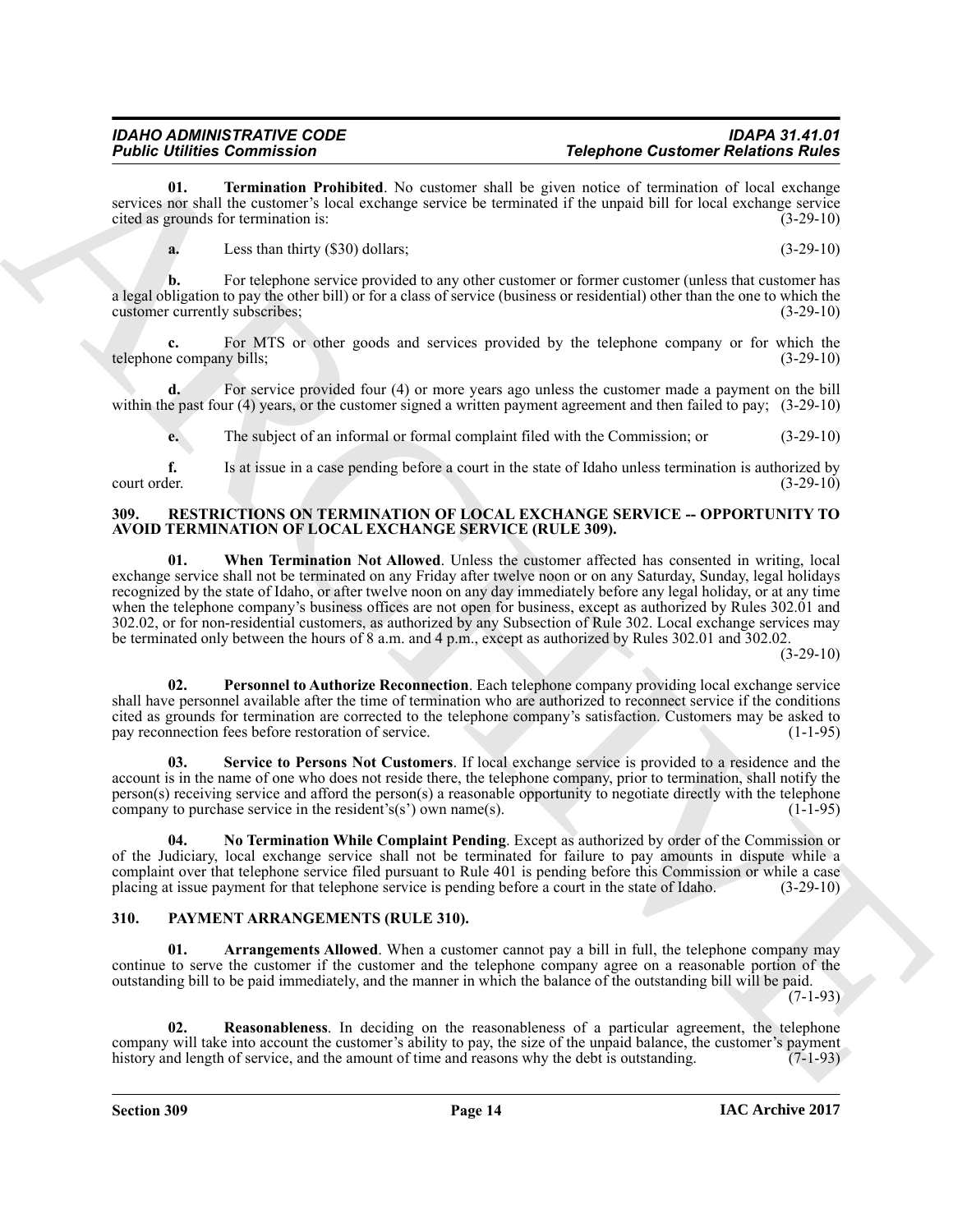<span id="page-14-9"></span>**03. Application of Payment**. Payments are to be applied first to the undisputed past due balance owed by the customer for local exchange services. In discussing or negotiating payment arrangements, the telephone company shall advise the customer what amount of payment the customer must allocate to local exchange service or to long-distance service or other goods and services in order to retain those goods and services. (3-29-10)

<span id="page-14-10"></span>**04. Second Arrangement**. If a customer fails to make the payment by the agreed due date, the telephone company may, but is not obligated to, enter into a second arrangement. (3-29-10)

<span id="page-14-11"></span>**05. When Arrangement Not Binding**. No payment arrangement binds a customer if it requires the to forego any right provided for in these rules. (1-1-95) customer to forego any right provided for in these rules.

#### <span id="page-14-6"></span><span id="page-14-5"></span><span id="page-14-0"></span>**311. DENIAL, RESTRICTION, MODIFICATION, OR TERMINATION OF LONG-DISTANCE SERVICE OR OTHER SERVICES (RULE 311).**

**Folshie United Commission**<br> **The photon Cast one Relations and the photon Cast one Relations and the splent of the splent of the splent of the splent of the splent of the splent of the splent of the splent of the splent 01. Compliance**. Telephone companies regulated under Title 61, Idaho Code, providing long-distance or other services must comply with Rules 300, 302, 309.03, 309.04, and 310 in connection with denial, restriction, modification, or termination of those services. Telephone companies providing long-distance or other services must provide reasonable notice before terminating or restricting access to such services, except as provided by Rule 302. Telephone companies providing long-distance services must provide reasonable notice before modifying a customer's existing service. Nothing in this rule abrogates customers' rights under those telephone companies' tariffs or filings, written agreements with customer, or obligations otherwise imposed by statutory or common law.

(3-29-10)

<span id="page-14-7"></span>**02. Failure to Pay**. A customer's failure to pay for undisputed long-distance charges billed by the local exchange company may result in loss of  $0+$  or  $0-$  and  $1+$  dialing access to long-distance services until such time as the customer pays the undisputed charges and any applicable reconnection charges.  $(3-29-10)$ customer pays the undisputed charges and any applicable reconnection charges.

<span id="page-14-8"></span>**03.** Loss of Services. Customer failure to pay undisputed charges for other services may result in loss services. (1-1-95) of those services.

# <span id="page-14-2"></span><span id="page-14-1"></span>**312. CESSATION OF SERVICE IN A SERVICE AREA (RULE 312).**

<span id="page-14-4"></span>**01. Single Local Service Provider**. A telephone company that intends to terminate a service regulated under Title 61, Idaho Code, and an eligible telecommunications carrier that intends to terminate its universal service obligation in an area where it is the only eligible telecommunications carrier, must comply with the following:

 $(3-29-10)$ 

**a.** Petition the Commission for authority to terminate the service at least ninety (90) days before the company intends to terminate the service. If the Commission does not deny the petition or set it for hearing within ninety (90) days after receiving the petition, it shall be deemed approved: (3-29-10) ninety  $(90)$  days after receiving the petition, it shall be deemed approved;

**b.** Mail a notice to each affected customer and to each telecommunications provider affected by the lessation no later than ten (10) days after filing its petition with the Commission. (3-29-10) proposed cessation no later than ten (10) days after filing its petition with the Commission.

**c.** Include with its petition a copy of the notice to customers and the number of customers affected by osed cessation; (3-29-10) the proposed cessation;

**d.** Demonstrate that the termination will not deprive the public of necessary telephone services;  $(3-29-10)$ 

<span id="page-14-3"></span>**e.** Obtain Commission approval before transferring customers to other telecommunications providers.  $(3-29-10)$ 

**02. Competitive Local Service Provider**. A local exchange company that intends to terminate local exchange service that is not subject to regulation under Title 61, Idaho Code, and an eligible telecommunications carrier that intends to terminate its universal service obligation in an area where it is not the only eligible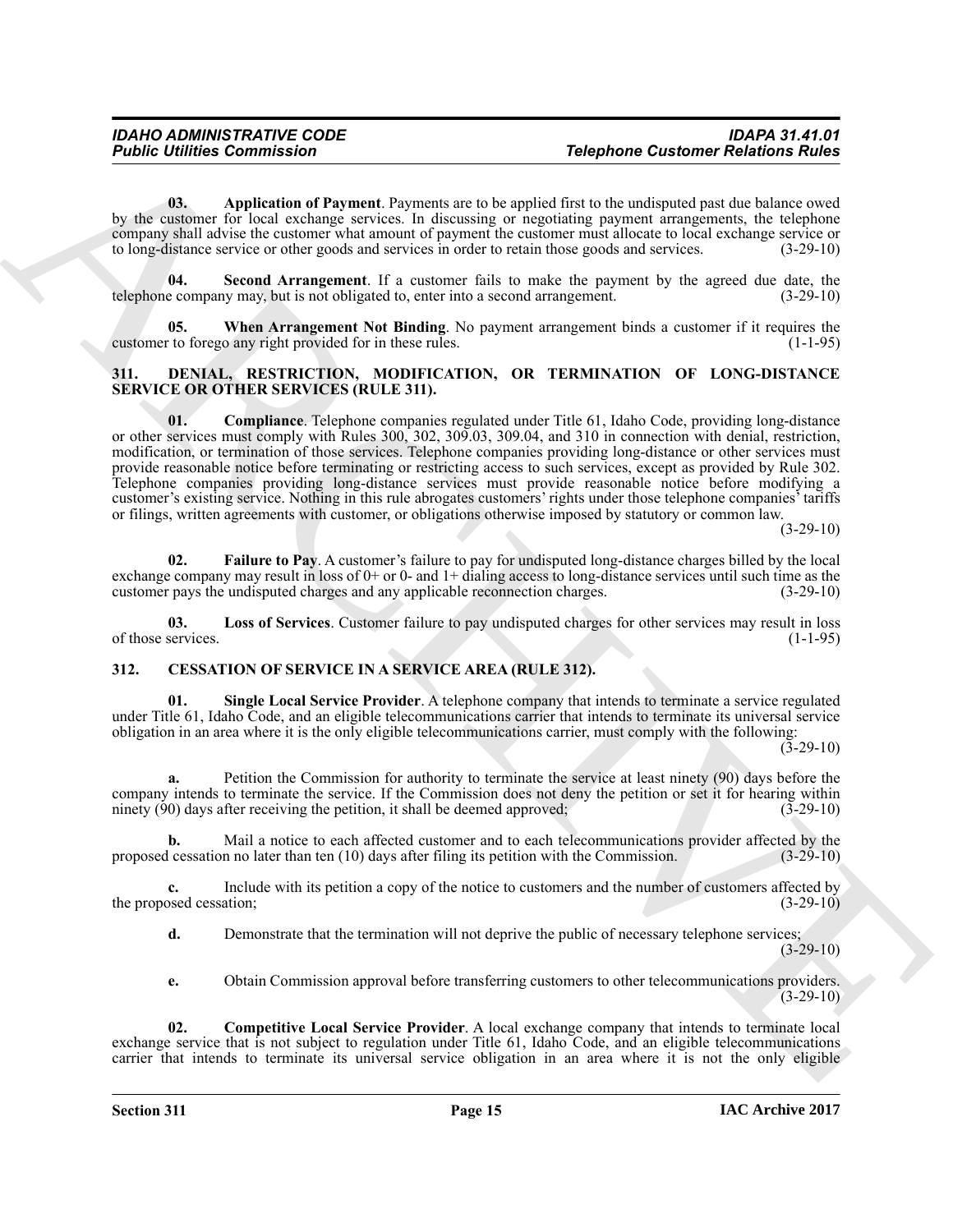telecommunications carrier, must comply with the following: (3-29-10)

**a.** Provide notice to the Commission and each affected customer at least forty-five (45) days prior to the proposed termination of service; (3-29-10)

**b.** Inform the Commission of the number of customers and the other providers affected by the proposed termination, and the company's plan to ensure that all customers served by the company will continue to be served;  $(3-29-10)$ 

**c.** The telecommunications company may, after complying with this rule, transfer customers to another telecommunications provider without obtaining affirmative approval from affected customers if the following conditions are satisfied: (3-29-10) conditions are satisfied:

The company terminating service has a written commitment from another provider to accept all of the exiting company's customers within the receiving company's service area; (3-29-10)

ii. All affected customers are notified at least forty-five (45) days in advance that they may apply to another telecommunications company for the service that is being terminated, and that if they do not obtain service from another provider, then the exiting company will automatically transfer them to the receiving company.

(3-29-10)

iii. The receiving company may provide service to the terminating company's customers for up to forty-five (45) days without the affected customer applying for service from the receiving company. If the affected customers do not apply for service from or otherwise affirm an agreement to be served by the receiving company within forty-five  $(45)$  days, the receiving company may discontinue service.  $(3-29-10)$ 

#### <span id="page-15-0"></span>**313. -- 399. (RESERVED)**

### <span id="page-15-3"></span>**COMPLAINT PROCEDURE Rules 400 Through 499**

#### <span id="page-15-7"></span><span id="page-15-4"></span><span id="page-15-1"></span>**400. COMPLAINT TO TELEPHONE COMPANY (RULE 400).**

**Folshie Uniters Commission**<br>
Actions (a) the reason of the state of the state of the state of the state of the state of the state of the state of the state of the state of the state of the state of the state of the state **Subject Matter**. A customer for service may complain to the telephone company about any deposit or guarantee required as a condition of service, billing, termination of service, quality or availability of service, or any other matter regarding telephone company services, policies or practices for local exchange service, and other services. Complaints to the telephone company may be made orally or in writing. A complaint is considered filed when received by the telephone company. In making a complaint, the customer shall state the customer's name, service address, telephone number and the general nature of the complaint. (3-29-10) service address, telephone number and the general nature of the complaint.

<span id="page-15-5"></span>**02. Company Investigation**. Upon receiving a complaint, the telephone company shall promptly, thoroughly and completely investigate the complaint, confer with the customer when requested, and notify the customer of the results of its investigation and make a good faith attempt to resolve the complaint. The oral or written notification shall advise the customer that the customer may request the Commission to review the telephone company's proposed disposition of the complaint. (3-29-10) company's proposed disposition of the complaint.

<span id="page-15-6"></span>**03. Service Maintained**. The telephone company shall not terminate service based upon the subject matter of the complaint while investigating the complaint or making a good-faith attempt to resolve the complaint.

 $(7-1-93)$ 

### <span id="page-15-8"></span><span id="page-15-2"></span>**401. REVIEW BY COMMISSION (RULE 401).**

<span id="page-15-9"></span>**01. Informal Review**. The Commission has authority to investigate and resolve complaints made by subscribers to telecommunication services that concern the quality and availability of local exchange service, or whether price and conditions of service are in conformance with filed tariffs or price lists, deposit requirements for such service or disconnection of such service. If a customer who has complained to a telephone company is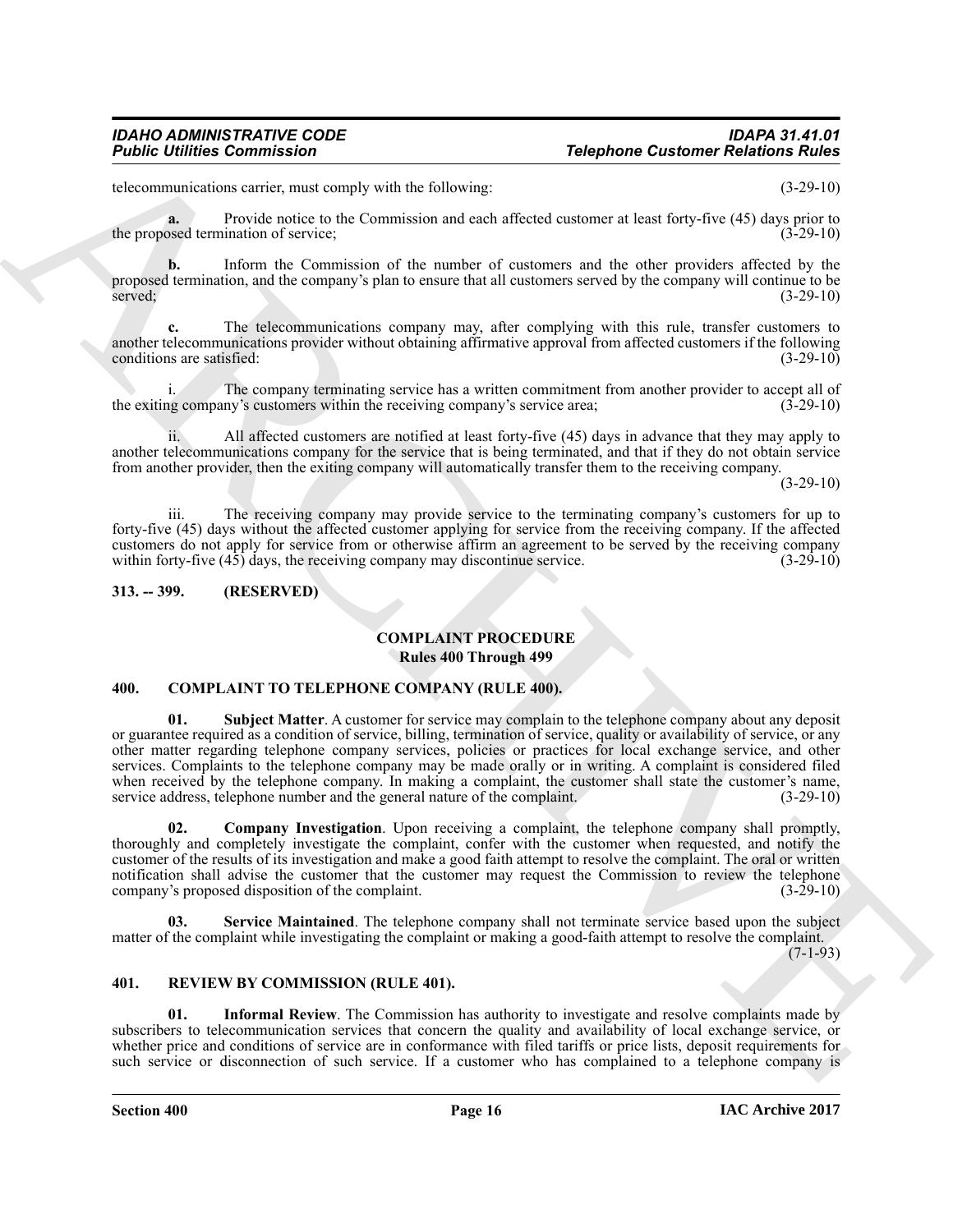dissatisfied with a telephone company's proposed disposition of the complaint, the customer may request the Commission to review informally the disputed issue and the telephone company's proposed disposition of the complaint. The Commission may consider complaints regarding any telephone services over which the Commission<br>(3-29-10)<br>(3-29-10) has authority. (3-29-10)

<span id="page-16-11"></span>**02. Procedure on Review**. The Commission will process these requests as informal complaints pursuant to the Commission's Rules of Procedure, IDAPA 31.01.01.000 et seq. Telephone service shall not be terminated nor shall termination be threatened by notice or otherwise in connection with the subject matter of the complaint while the complaint is pending before the Commission so long as the customer continues to pay all amounts not in dispute, including current telephone bills. Upon request by any party, the parties and a representative of the Commission shall be required to meet and confer. (7-1-93) of the Commission shall be required to meet and confer.

<span id="page-16-12"></span>**03.** Rights Protected. No customer shall be denied the opportunity to file a complaint with the Commission.  $(3-29-10)$ Commission. (3-29-10)

<span id="page-16-10"></span>**04. Formal Complaints**. Formal complaints may be filed according to the Commission's Rules of e. IDAPA 31.01.01.000. et seq. Procedure, IDAPA  $31.01.01.000$ , et seq.

### <span id="page-16-6"></span><span id="page-16-0"></span>**402. RECORD OF COMPLAINTS (RULE 402).**

<span id="page-16-7"></span>**01. Recordkeeping**. Each telephone company must keep a record of written complaints and requests for conferences pursuant to Rules 400 and 401. These records must be retained for a minimum of one year at the office of the telephone company where the complaints were received. These written records are to be readily available upon request by the complaining customer, the customer's agent possessing written authorization, or the Commission. The records must note whether the customer was advised as required by Rule 400.03 that the customer may request the Commission to review the telephone company's proposed disposition of the complaint. (3-29-10) may request the Commission to review the telephone company's proposed disposition of the complaint.

<span id="page-16-8"></span>**Reporting**. When previously requested by the Commission, a telephone company must submit a report to the Commission that states and classifies the number of complaints made to the telephone company pursuant to Rules 400 and 401 and the general subject matter of the complaints. (3-29-10) to Rules 400 and 401 and the general subject matter of the complaints.

#### <span id="page-16-9"></span><span id="page-16-1"></span>**403. RESPONSES TO INFORMAL COMPLAINTS (RULE 403).**

Within ten (10) business days of receiving notification from the Commission that an informal complaint involving the company has been filed with the Commission, telephone companies must either respond orally or in writing to the Commission. A telephone company will be granted an extension of time to prepare its response if it represents that it is making a good faith effort to resolve the matter in dispute. A full and complete response should be submitted to the Commission no later than thirty (30) days after receipt of notification from the Commission. (7-1-99) Commission no later than thirty (30) days after receipt of notification from the Commission.

#### <span id="page-16-2"></span>**404. -- 499. (RESERVED)**

#### **QUALITY OF SERVICE Rules 500 Through 599**

#### <span id="page-16-5"></span><span id="page-16-4"></span><span id="page-16-3"></span>**500. QUALITY OF SERVICE (RULE 500).**

For the complete the complete three controls in the probable complete three controls in the complete three controls in the complete three controls in the complete three controls in the complete three controls in the compl **01. Service Standards**. Each telephone company providing local exchange service pursuant to Title 61 or Title 62, Idaho Code, as applicable, and each eligible telecommunications carrier (ETC) is required to employ prudent management and engineering practices to ensure that customers receive the best quality of service practicable. Each telephone company is required to adopt and pursue a maintenance program aimed at achieving efficient operation of its systems to render safe, adequate and uninterrupted service. These programs must include guidelines for keeping all plant and equipment in good repair, including the following: (3-29-10)

**a.** Broken, damaged or deteriorated equipment must be promptly repaired or replaced; and (7-1-93)

**b.** Transmission problems (including induction, cross-talk, or other poor transmission on any line) oromptly corrected when located or identified. (7-1-93) must be promptly corrected when located or identified.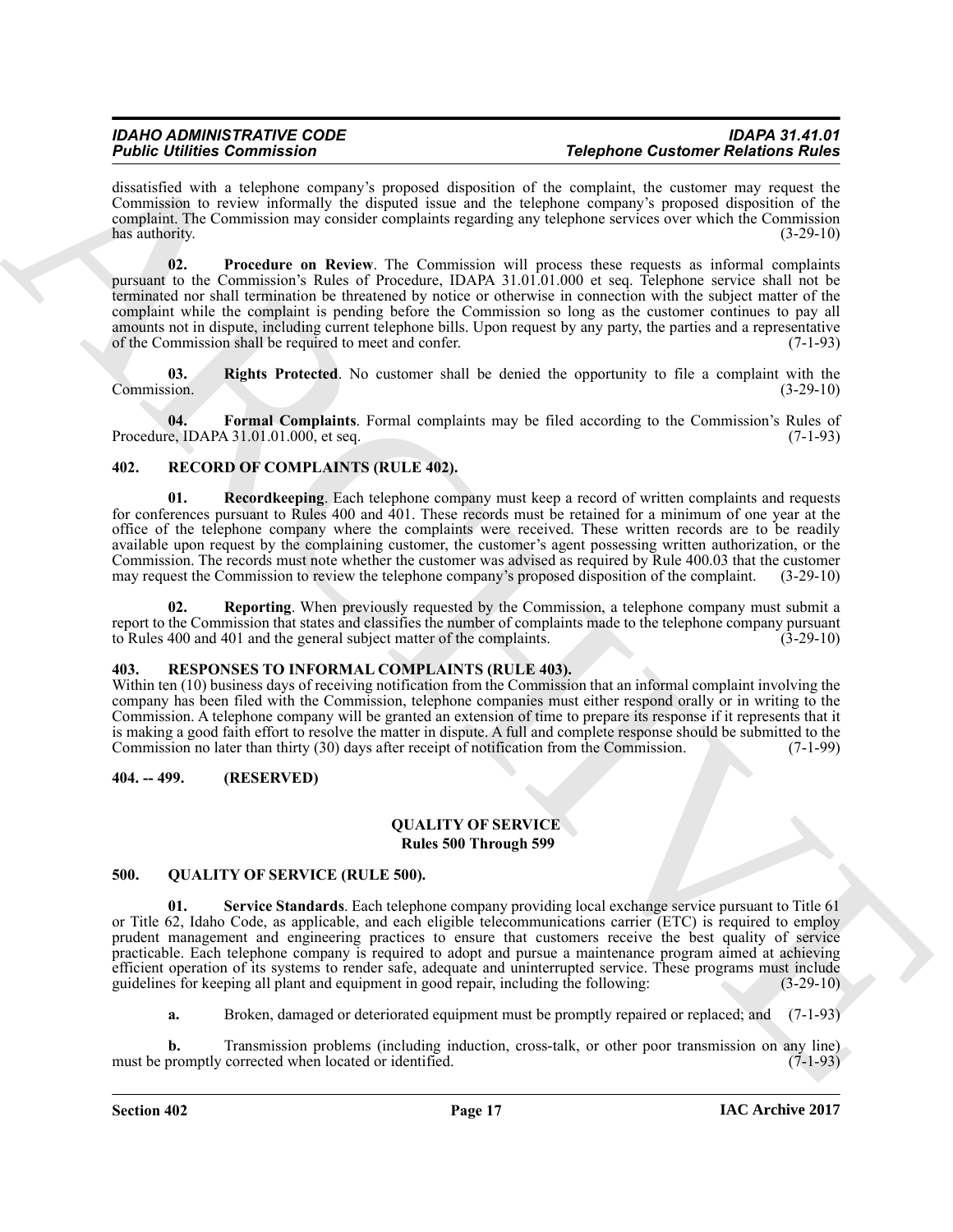<span id="page-17-6"></span>**02. Service Outage**. If a customer's local telephone service quality deteriorates to such an extent that the customer cannot make local calls or cannot receive local calls or cannot use the service for voice grade communication because of cross-talk, static or other transmission problem, the telephone company must respond to a customer's report of such a "service outage" in accordance with Rule 502. (3-27-13) customer's report of such a "service outage" in accordance with Rule 502.

### <span id="page-17-11"></span><span id="page-17-0"></span>**501. RESPONSE TO SERVICE OUTAGE (RULE 501).**

<span id="page-17-12"></span>**01. Receipt and Recording of Reports**. Each telephone company providing local exchange service shall provide for the receipt of customer trouble reports at all hours and make a full and prompt investigation of and response to all reports. The telephone company shall maintain an accurate record of trouble reports made by its customers. This record shall include accurate identification of the affected customer or service, the time, date and nature of the report, the action taken to clear the trouble or satisfy the customer, and the date and time of trouble clearance or other disposition. This record shall be available to the Commission or its authorized representatives upon request at any time within two (2) years of the date of the record. (3-29-10)

<span id="page-17-13"></span>**02. Repair Commitments**. Commitments to customers for repair service shall be set in accordance with Rule 502. Each telephone company shall make every reasonable attempt to fulfill repair commitments to customers. Customers shall be timely notified of unavoidable changes. (3-27-13)

### <span id="page-17-7"></span><span id="page-17-1"></span>**502. REPAIR SERVICE STANDARDS (RULE 502).**

<span id="page-17-10"></span>**01. Restoration of Service**. When a telephone company providing local exchange service is informed by a customer of a service outage as described in Rule 500.02, the telephone company must restore service within forty-eight (48) hours after the report of the outage, except: (3-27-13)

**a.** Restore service within sixteen (16) hours after the report of the outage if the customer notifies the e company that the service outage creates an emergency for the customer; or  $(7-1-93)$ telephone company that the service outage creates an emergency for the customer; or

<span id="page-17-9"></span>**b.** For outages reported on Friday, Saturday or Sunday, the company must restore service no later than wing Tuesday by 6 p.m.  $(3-27-13)$ the following Tuesday by  $\bar{6}$  p.m.

For the communities of the state of the state of the state of the state of the state of the state of the state of the state of the state of the state of the state of the state of the state of the state of the state of the **02. Extenuating Circumstances**. Following disruption of telephone service caused by natural disaster or other causes not within the telephone company's control and affecting large groups of customers, or in conditions where the personal safety of an employee would be jeopardized, the telephone company is required to use reasonable judgment and diligence to restore service, giving due regard for the needs of various customers. When a customer causes the customer's own service outage or does not make a reasonable effort to arrange a repair visit within the service restoration deadline, or when the telephone company determines that the outage is attributable to the customer's own equipment or inside wire, the telephone company is not required to meet the restoration timelines of Rule 502.01. Rule  $502.01.$  (3-27-13)

<span id="page-17-8"></span>**03.** Compliance Standard. Each month at least eighty percent (80%) of out-of-service trouble reports shall be cleared in accordance with Rules 502.01 and 502.02. (3-27-13)

# <span id="page-17-2"></span>**503. -- 599. (RESERVED)**

### **MISCELLANEOUS PROVISIONS Rules 600 Through 699**

### <span id="page-17-4"></span><span id="page-17-3"></span>**600. INFORMATION TO CUSTOMERS (RULE 600).**

<span id="page-17-5"></span>**01.** Required Information. Each telephone company providing local exchange service must make the g information available to its customers: following information available to its customers:

A summary of the general terms and conditions under which service is provided, referring to these te: rules as appropriate;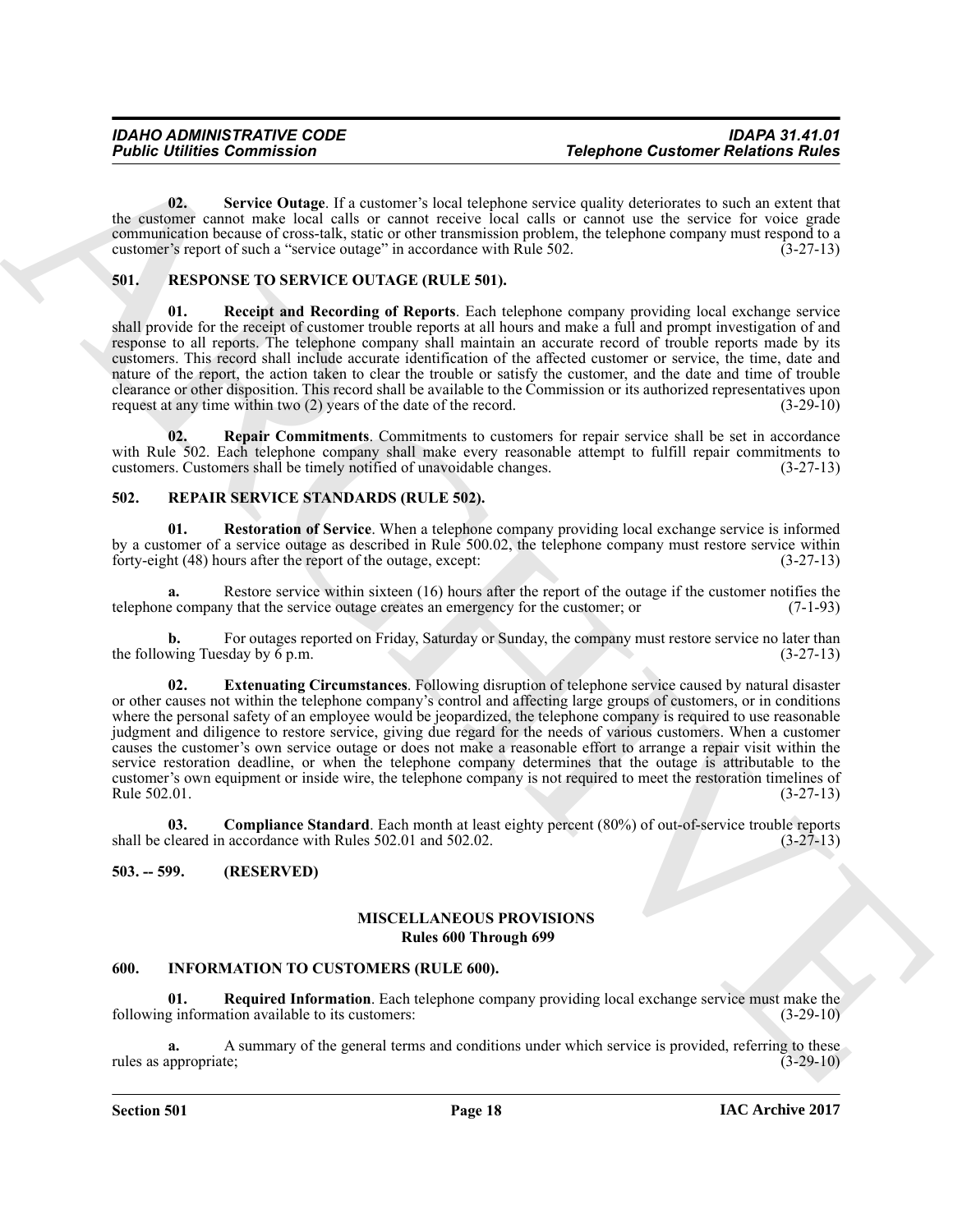**b.** A clear and concise explanation of: (3-29-10)

i. All the goods and services for which the customer is billed, including those goods and services as part of a package offered by the telephone company; (3-29-10) provided as part of a package offered by the telephone company;

ii. All recurring charges associated with individual goods and services or package of goods and for which the customer is billed: (3-29-10) services for which the customer is billed;

iii. Any early termination fees that apply if the customer terminates service prior to the end of a service agreement or contract period;

iv. The telephone company's dispute resolution procedures and a statement that an informal or formal<br>t may be filed with the Commission: and (3-29-10) complaint may be filed with the Commission; and

If the customer subscribes to non-published service, the circumstances under which the telephone company will release information about the customer or the customer's service and to whom it will be released.

 $(3-29-10)$ 

<span id="page-18-6"></span>**02. When and How Information Provided**. Information must be provided to customers in writing upon initiation of service and whenever a material change in the terms and conditions of service or charges for goods and services takes place. Information provided upon initiation of service may be separately mailed or included with the paper or electronic billing statement delivered to the customer. Subsequent notices may be made by separate mailing, included with a billing statement or, with the customer's consent, by electronic notice with reference to information contained on the telephone company's website. (3-29-10)

#### <span id="page-18-4"></span><span id="page-18-0"></span>**601. ACCESS TO EMERGENCY SERVICES (RULE 601).**

In counties where consolidated emergency communications systems, as defined by Section 31-4802, Idaho Code, are established, the local exchange company shall provide access to those services to all its customers. (7-1-99) established, the local exchange company shall provide access to those services to all its customers.

#### <span id="page-18-8"></span><span id="page-18-1"></span>**602. REQUEST FOR TELEPHONE COMPANY RECORDS (RULE 602).**

<span id="page-18-10"></span>**01.** General Rule. If any telephone company subject to these rules is directed by subpoena or court order to disclose customer records, as soon as practical, it must notify the customer what records were requested and of the company's response to the request. In no case shall the reasonable period of time under this rule exceed two (2) business days after deciding to abide by that request.

<span id="page-18-9"></span>**02. Exceptions**. This rule does not apply if a judge of a court of competent jurisdiction has ordered a telephone company not to disclose that it has complied with a court order or subpoena to turn over a customer's telephone records. (3-29-10) telephone records.

#### <span id="page-18-5"></span><span id="page-18-2"></span>**603. AUTOMATIC RECORDING (RULE 603).**

**Folshie United Communisties**<br>
A diameterization and context the relation and the communistic of the communistic of the communistic of the communistic of the communistic of the communistic of the communistic of the commun Certain federal, state or local agencies have been permitted by rule or tariff approved by or filed with the Federal Communications Commission or this Commission to automatically record all telephone conversations on certain lines of the agency. This automatic recording is allowed for security, safety or public interest purposes. Release of telephone conversations automatically recorded by such a government agency for purposes unrelated to security, safety or the public interest is expressly prohibited under the authority of rules or tariffs authorizing automatic recording of conversations. This rule does not preclude the records' release pursuant to independent judicial, executive, legislative, or other order or authorization for release of such conversations, or upon consent of all parties whose conversations were recorded. (7-1-93) whose conversations were recorded.

#### <span id="page-18-7"></span><span id="page-18-3"></span>**604. PUBLIC NOTICE (RULE 604).**

Telephone companies must give "public notice" of all proposed changes in rates as required by Section 62-606, Idaho Code. Public notice must be reasonably designed to call affected customers' attention to the proposed changes in rates. Legal advertisements alone will not be considered adequate public notice. Individual notice to all customers affected will always constitute public notice. Notices of rate increases must be provided to individual customers at least ten (10) days before change is effective. (3-29-10) least ten  $(10)$  days before change is effective.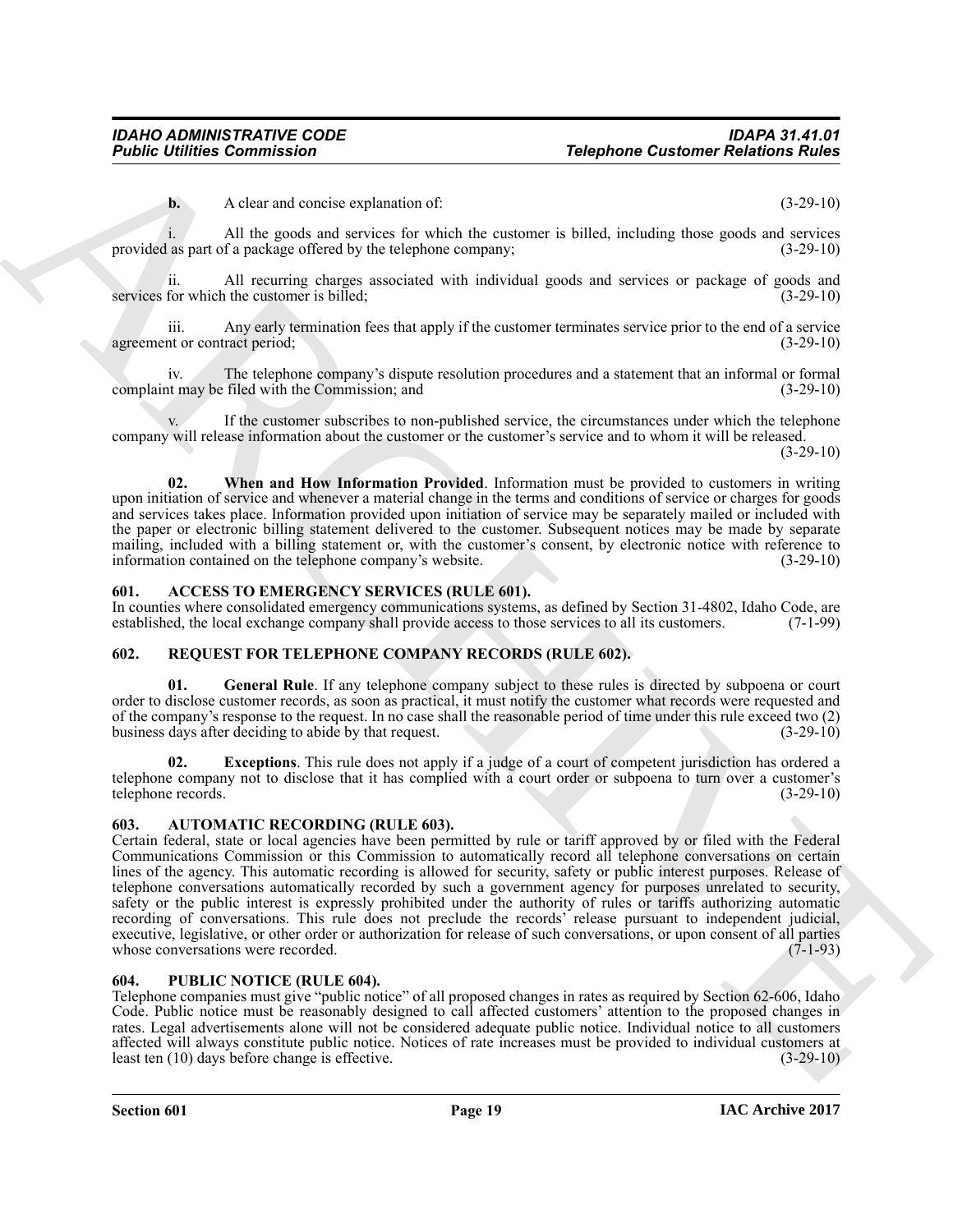#### <span id="page-19-4"></span><span id="page-19-0"></span>**605. TELEPHONE SOLICITATIONS (RULE 605).**

Each telephone company providing local exchange service must summarize the provisions of Sections 48-1001 et seq., Idaho Code, in an annual insert in a billing statement mailed to customers or by conspicuous publication in the consumer pages of the local telephone directory. Local exchange companies may meet the requirements of this notice by publishing the following explanation or one (1) substantially similar: (3-29-10)

#### **IMPORTANT NOTICE CONCERNING PURCHASE OF GOODS AND SERVICES BY TELEPHONE**

You have important rights under the Idaho Telephone Solicitation Act. Under this Act it is illegal for persons attempting to sell you goods or services by telephone (telephone solicitors):

- To intimidate or harass you in connection with the attempted sale.
- To refuse to hang up and free your telephone line immediately once you request them to do so.
- To misstate the price, quality, or availability of goods or services, or to fail to reveal all material terms relating to the sale of goods or services.
- To advertise, represent or imply that they have the endorsement of any government office or agency when they do not.
- To advertise, represent or imply that they have a valid registration number with the Attorney General when they do not.
- To use any unfair method of competition or unfair or deceptive practice.

For the Commute Communication<br>
16 (a). The principal communication of the Commute Commute Commute Commute Commute Commute Commute Commute Commute Commute Commute Commute Commute Commute Commute Commute Commute Commute Com Any person not yet eighteen (18) years old who purchases goods or services pursuant to a telephone solicitation may cancel the purchase within a reasonable time after the purchase is made. No parent or legal guardian having custody of a person not yet eighteen (18) years old is liable for the purchase of goods or services by a person not yet eighteen (18) years old pursuant to telephone solicitation.

When you agree to purchase goods or services over the telephone, you may have a right to reconsider and cancel your agreement for three (3) business days after receiving a written confirmation of the sale.

A person whose rights are violated by telephone solicitors may have the right to declare a contract of purchase null and void or invoke other remedies under the Idaho Consumer Protection Act.

If you believe that a telephone solicitor has done any unlawful acts, you may contact the Attorney General's Office for assistance and information at: 1 (800) 432-3545 (toll-free) or 334- 2424 (Boise area).

(3-29-10)

#### <span id="page-19-2"></span><span id="page-19-1"></span>**606. INFORMATION, PRICE LISTS OR TARIFFS FOR NON-LOCAL EXCHANGE SERVICE (RULE 606).**

<span id="page-19-3"></span>**01. Information to be Filed**. All telephone corporations, except mutual nonprofit or cooperative corporations, that did not on January 1, 1988, hold a certificate of public convenience and necessity issued by the Commission and that do not provide basic local exchange service are required by Section 62-604(1)(b), Idaho Code,

**Section 605 Page 20**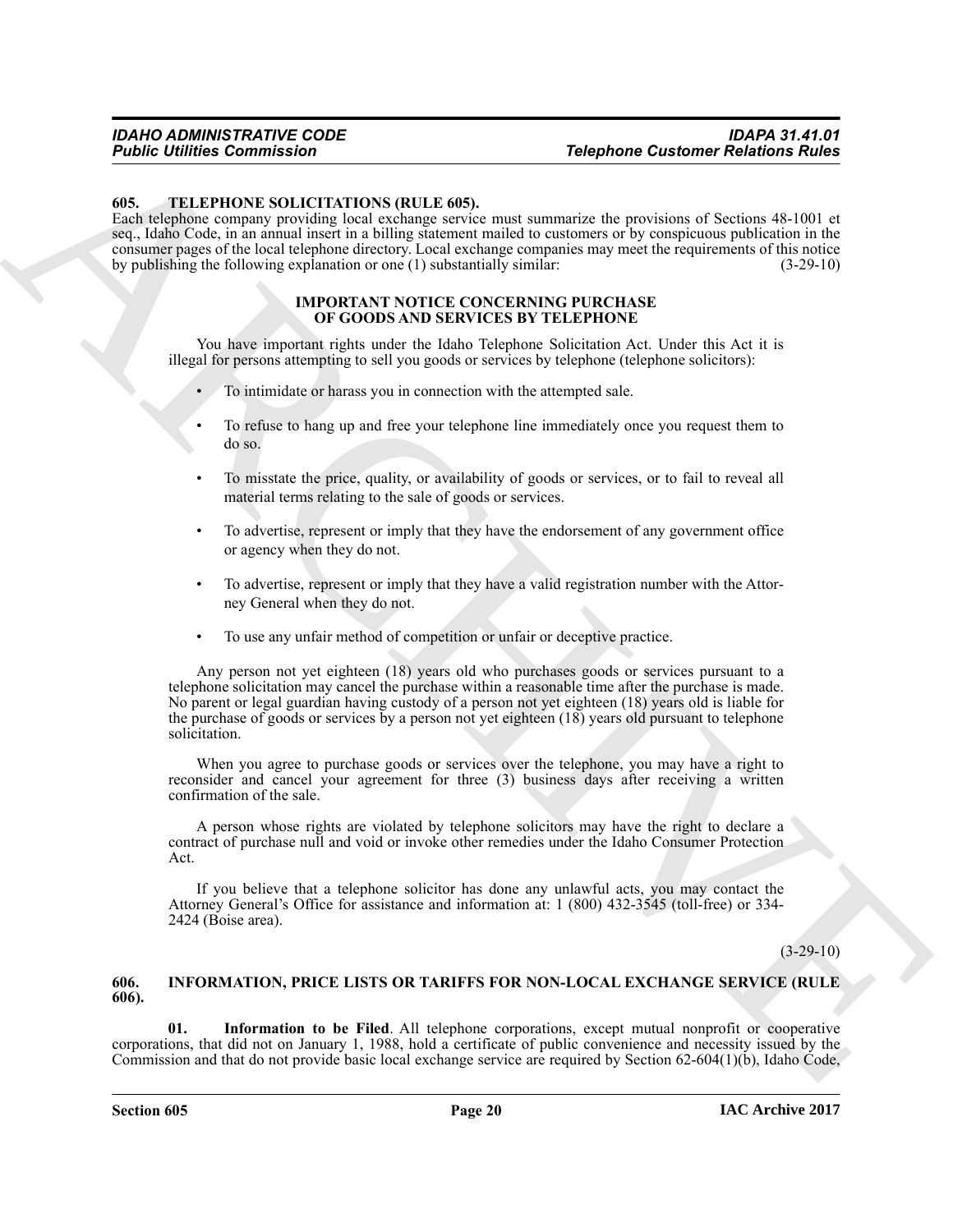to file a notice with this Commission before offering services in Idaho. The notice must contain the following information: (3-29-10) information: (3-29-10)

**a.** The name of the telephone corporation and the business name of the telephone corporation if it does business under an assumed business name; (3-29-10)

**b.** The United States and electronic (if available) mailing addresses of the principal place of business of the telephone corporation, and, if there is a principal place of business in Idaho, the addresses of the principal place of business in Idaho; (3-29-10)

**c.** An agent in Idaho for service of process by the Commission in the state of Idaho including the United States and electronic (if available) mailing addresses; (3-29-10) agent's United States and electronic (if available) mailing addresses;

**d.** A description of the telecommunication services offered by the telephone corporation and a map of the area(s) served by the telephone corporation or in which the telephone corporation offers or intends to offer<br>service; (3-29-10) service; (3-29-10)

**e.** Address(es) and toll-free telephone number(s) for personnel responsible for handling consumer inquiries, complaints, etc., by the public; and (3-29-10)

<span id="page-20-1"></span>**f.** Name(s), United States mail and electronic (if available) addresses, and telephone number(s) of person(s) designated as a contact for the Commission Staff in resolving consumer complaints, responding to consumer inquiries, and answering matters concerning rates and price lists or tariffs. These notices must be updated at least annually, between December 1 and December 31 each year, and whenever there is a change in the telephone corporation's name, address, or agent for service of process. (3-29-10)

Follow Entropy the University of the University of the University of the University of the University of the University of the University of the University of the University of the University of the University of the Univ **02. Service**. Notices, orders, rules, complaints and other documents issued by the Commission may be served by United States or electronic mail on the agent for service of process listed pursuant to this rule. This service constitutes due and timely notice to the telephone corporation, and no further service is necessary to bind the telephone corporation. Telephone corporations obligated by statute to file the notice required by this rule, but failing to do so, are bound by the Commission's motions, orders, rules, complaints and other documents upon their filing with the Commission Secretary. (3-29-10) with the Commission Secretary.

### <span id="page-20-2"></span><span id="page-20-0"></span>**607. PRICE LISTS OR TARIFF FILINGS (RULE 607).**

**01. Price Lists or Tariffs**. All telephone corporations subject to the Telecommunications Act of 1988 are required by Section 62-606, Idaho Code, or by this Commission's implementation of Section 62-616, Idaho Code, to file for informational purposes price lists or tariffs that reflect the availability, price, terms and conditions of all telecommunication services not offered under Title 61 of the Idaho Code. The price lists or tariffs must: (3-29-10)

<span id="page-20-3"></span>

| а. | Contain a title page identifying the telephone corporation; |  | $(3-29-10)$ |
|----|-------------------------------------------------------------|--|-------------|
|----|-------------------------------------------------------------|--|-------------|

**b.** Show on each page the name of the company, the date of issuance and an effective date for their (3-29-10)  $r_{\text{at}}$  (3-29-10)  $(3-29-10)$ 

| $\mathbf{c}$ . | Contain a table of contents:                                    | $(3-29-10)$ |
|----------------|-----------------------------------------------------------------|-------------|
| d.             | Number pages and paragraphs describing the services;            | $(3-29-10)$ |
| e.             | Show when pages or services have been cancelled or revised; and | $(3-29-10)$ |

**f.** Provide a mechanism (e.g., page revision numbers) for tracing additions, deletions or amendments to the price list or tariff. The price lists or tariffs must include schedules of rates for each type of service generally made available to subscribers, showing the effective date of all rates and charges and listing any rules and regulations associated with provision of the services. Surcharges, discounts, hours of availability, minimum service periods, and other conditions of service must be detailed. (3-29-10) other conditions of service must be detailed.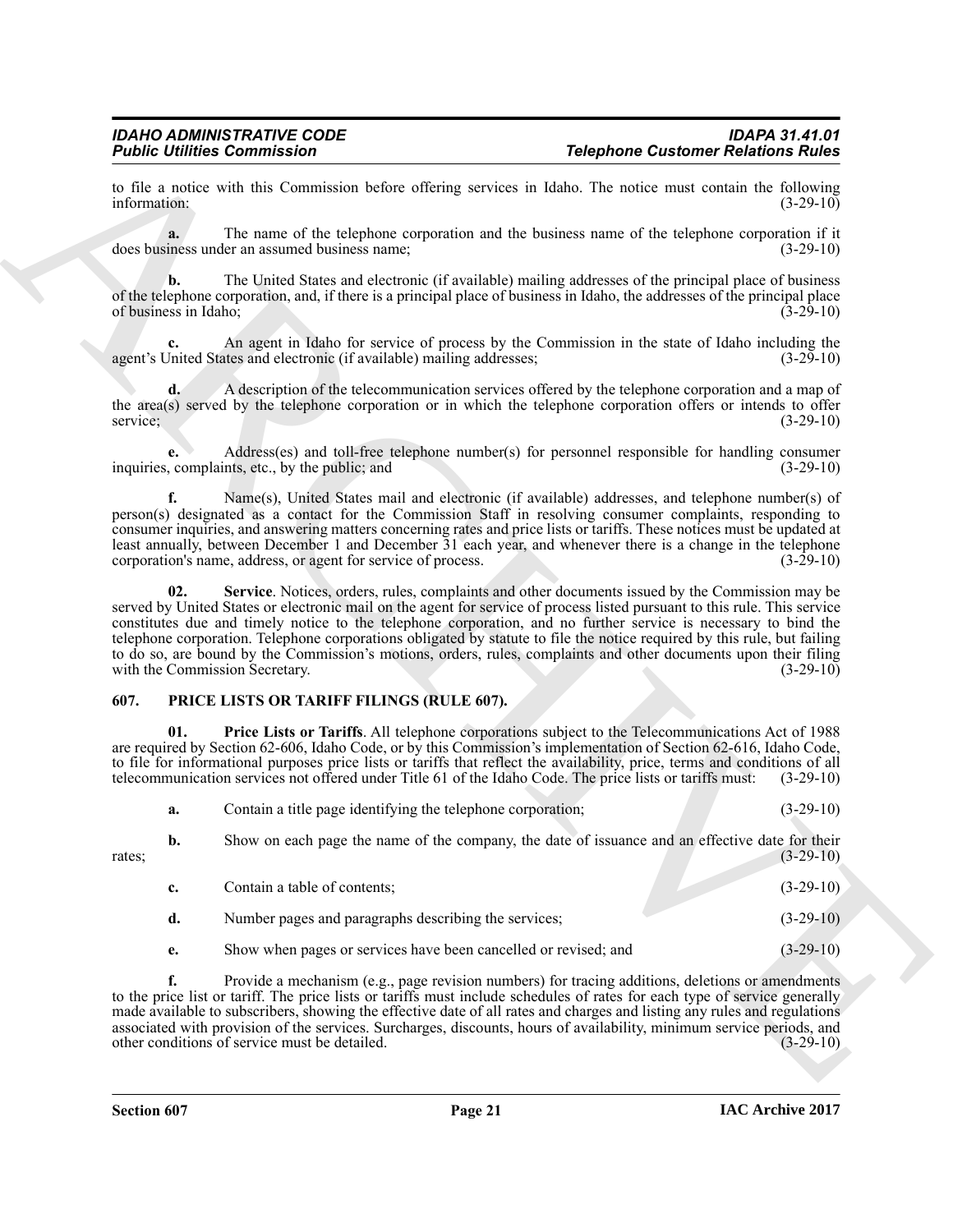### <span id="page-21-8"></span><span id="page-21-6"></span><span id="page-21-0"></span>**608. FORM AND NUMBER OF COPIES OF PRICE LIST OR TARIFF (RULE 608).**

# **SLAMMING PROVISIONS Rules 700 Through 799**

### <span id="page-21-11"></span><span id="page-21-2"></span><span id="page-21-1"></span>**700. THE UNAUTHORIZED CHANGE OF A CUSTOMER'S TELEPHONE COMPANY (RULE 700).**

### <span id="page-21-5"></span><span id="page-21-3"></span>**701. ADOPTION OF FEDERAL SLAMMING REGULATIONS (RULE 701).**

#### <span id="page-21-10"></span><span id="page-21-9"></span><span id="page-21-4"></span>**702. STATE PROCEDURES (RULE 702).**

<span id="page-21-7"></span>

|                                        | <b>Public Utilities Commission</b>                                                                                                              | <b>Telephone Customer Relations Rules</b>                                                                                                                                                                                                                                                                                                                                                                                                                                                                                                                                                                                         |             |
|----------------------------------------|-------------------------------------------------------------------------------------------------------------------------------------------------|-----------------------------------------------------------------------------------------------------------------------------------------------------------------------------------------------------------------------------------------------------------------------------------------------------------------------------------------------------------------------------------------------------------------------------------------------------------------------------------------------------------------------------------------------------------------------------------------------------------------------------------|-------------|
| 02.<br>lists or tariffs. See Rule 604. |                                                                                                                                                 | <b>Changes to Price Lists or Tariffs.</b> When required by Section 62-606, Idaho Code, changes to<br>price lists or tariffs are effective not less than ten (10) days after filing with the Commission and giving public notice<br>to affected customers except for charges for non-recurring services quoted directly to the customer when an order is<br>placed or price reductions, both of which may take effect immediately with filing. Changes to price lists or tariffs<br>must be accompanied by a letter of transmittal stating how affected customers received notice of the changes to price                          | $(3-29-10)$ |
| 03.                                    |                                                                                                                                                 | Tracking Price Lists or Tariffs. Each revision to a price list or tariff must be accompanied by a<br>cover letter summarizing the changes to the price list or tariff, specifically referring to existing tariff pages affected by<br>the new price list or tariff and stating whether new pages replace, are in addition to, or delete existing pages. The<br>Commission Secretary may adopt a system to number each company's changes to its price lists or tariffs. (3-29-10)                                                                                                                                                  |             |
| 608.                                   | FORM AND NUMBER OF COPIES OF PRICE LIST OR TARIFF (RULE 608).<br>the original in its files and returning one copy to the telephone corporation. | Price lists or tariffs filed pursuant to Section 62-606, Idaho Code, or by this Commission's implementation of Section<br>62-616, Idaho Code, must have a blank space approximately three by one and one-half inches $(3'' \times 1-1/2'')$ square<br>provided for the Commission's filing stamp in the upper right or lower right corner of each schedule filed. An original<br>and three (3) copies of the price list or tariff must be filed with the Commission. The Commission stamps its<br>indication that the price list or tariff has been filed in the space provided on each copy of the price list or tariff, placing | $(3-29-10)$ |
| $609. - 699.$                          | (RESERVED)                                                                                                                                      |                                                                                                                                                                                                                                                                                                                                                                                                                                                                                                                                                                                                                                   |             |
|                                        |                                                                                                                                                 |                                                                                                                                                                                                                                                                                                                                                                                                                                                                                                                                                                                                                                   |             |
|                                        |                                                                                                                                                 | <b>SLAMMING PROVISIONS</b><br><b>Rules 700 Through 799</b>                                                                                                                                                                                                                                                                                                                                                                                                                                                                                                                                                                        |             |
| 700.<br>regarding slamming.            |                                                                                                                                                 | THE UNAUTHORIZED CHANGE OF A CUSTOMER'S TELEPHONE COMPANY (RULE 700).<br>Local exchange companies and interexchange carriers are prohibited from submitting or executing an unauthorized<br>change in a customer's selection of a provider of local or long distance telephone service. This practice is commonly<br>referred to as "slamming." The Commission will administer the Federal Communications Commission's regulations                                                                                                                                                                                                | $(3-15-02)$ |
| 701.                                   | ADOPTION OF FEDERAL SLAMMING REGULATIONS (RULE 701).<br>regulations adopted by reference except as modified in Rule 702.                        | The Commission adopts the slamming regulations promulgated by the Federal Communications Commission and<br>found at Sections 64.1100 through 64.1170 and 64.1190, Title 47, Code of Federal Regulations (October 1, 2004).<br>Local exchange companies and interexchange carriers shall comply with applicable provisions of the federal                                                                                                                                                                                                                                                                                          | $(3-29-10)$ |
| 702.                                   | STATE PROCEDURES (RULE 702).<br>The federal slamming procedures incorporated by reference in Rule 701 are modified as follows:                  |                                                                                                                                                                                                                                                                                                                                                                                                                                                                                                                                                                                                                                   | $(3-29-10)$ |
| 01.                                    | party. The slamming complaint shall include the following information:                                                                          | Form. Complaints regarding an unauthorized carrier change may be filed with the Commission in<br>person, by mail, by e-mail, or by telephone. E-mail complaint forms to secretary@puc.idaho.gov. A copy of the<br>telephone bill(s) in dispute and other relevant evidence shall be provided to the Commission by the complaining                                                                                                                                                                                                                                                                                                 | $(3-15-02)$ |
| a.                                     | Name, address and telephone number of complainant;                                                                                              |                                                                                                                                                                                                                                                                                                                                                                                                                                                                                                                                                                                                                                   | $(3-15-02)$ |
|                                        |                                                                                                                                                 |                                                                                                                                                                                                                                                                                                                                                                                                                                                                                                                                                                                                                                   | $(3-15-02)$ |
| b.                                     | Name/identity of the alleged slamming carrier;                                                                                                  |                                                                                                                                                                                                                                                                                                                                                                                                                                                                                                                                                                                                                                   |             |
| c.                                     | Name of the previous authorized carrier;                                                                                                        |                                                                                                                                                                                                                                                                                                                                                                                                                                                                                                                                                                                                                                   | $(3-15-02)$ |
| d.                                     | Name of the billing entity;                                                                                                                     |                                                                                                                                                                                                                                                                                                                                                                                                                                                                                                                                                                                                                                   | $(3-15-02)$ |
| e.                                     | Date the alleged slamming occurred;                                                                                                             |                                                                                                                                                                                                                                                                                                                                                                                                                                                                                                                                                                                                                                   | $(3-15-02)$ |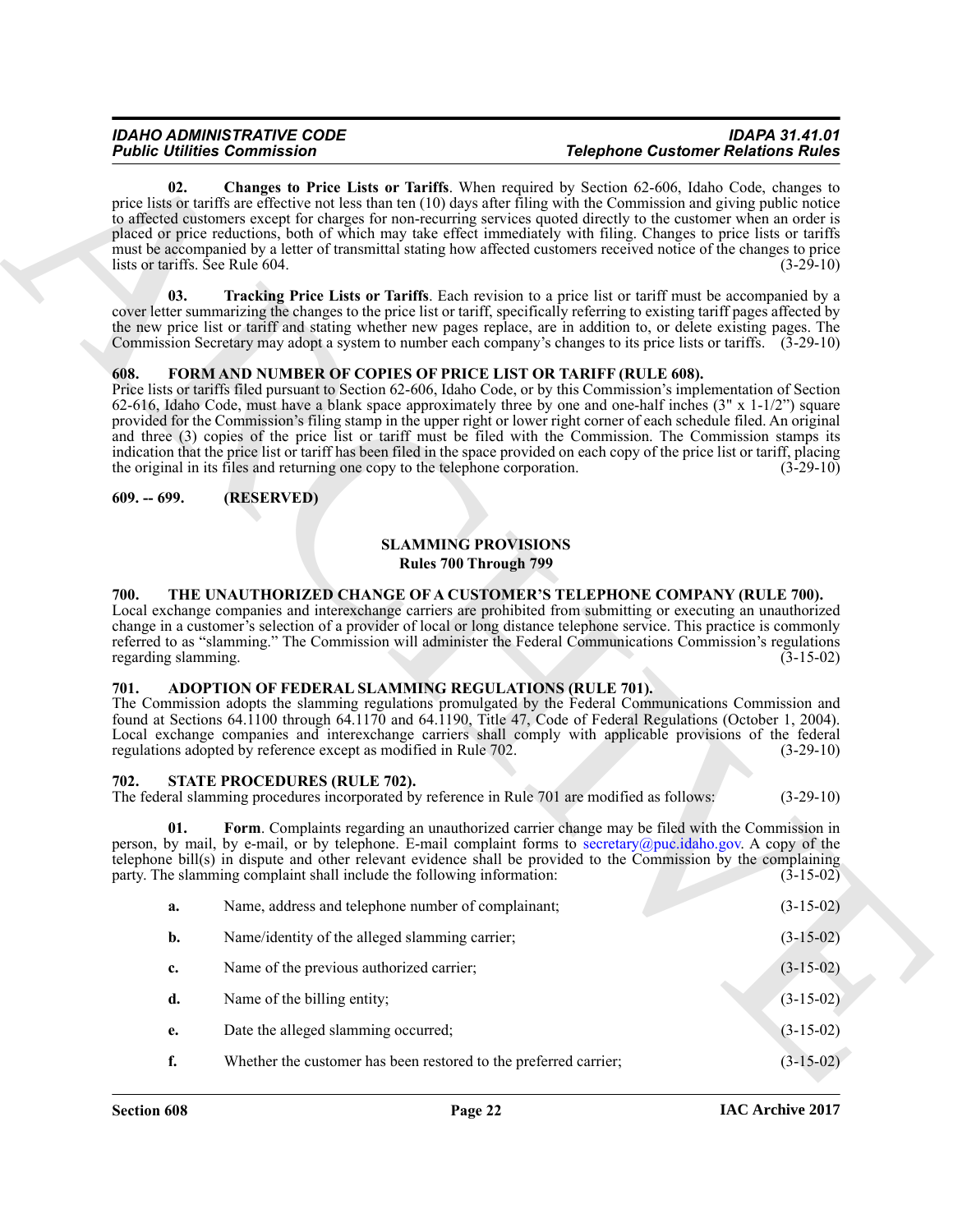| g. | Whether the customer has paid any or all of the disputed charges; | $(3-15-02)$ |
|----|-------------------------------------------------------------------|-------------|
| h. | Efforts in attempting to resolve the alleged slamming; and        | $(3-15-02)$ |

<span id="page-22-2"></span>**i.** Whether the customer was charged for changing carrier(s). (3-15-02)

**Folding Commission**<br> **The photon Castleme Folding of Earth (Except Commission Castleme Folding)**<br> **Except Commission** of the Company of the Commission and Castleme and<br> **Except Commission** of the company of the Commissio **02. Procedure**. The Commission's Consumer Assistance Staff shall be responsible for resolving slamming complaints under the Commission's informal complaint procedures in IDAPA 31.01.01, "Rules of Procedure of the Idaho Public Utilities Commission," Rules 21 through 24. Not later than twenty-one (21) calendar days after notification of a slamming complaint, the alleged unauthorized carrier shall provide to the Consumer Assistance Staff a copy of any valid proof of verification of the carrier change and any other evidence relevant to the complaint. Use of the Commission's informal complaint procedures are mandatory. (3-15-02) complaint. Use of the Commission's informal complaint procedures are mandatory.

<span id="page-22-3"></span>**03.** Written Determination. When its informal investigation is complete, the Consumer Assistance Staff shall issue a written determination to the customer, alleged unauthorized carrier, and the authorized carrier.

(3-15-02)

<span id="page-22-1"></span>**04. Appeal of Staff Determination**. A customer or carrier aggrieved by the Consumer Assistance Staff's determination of a slamming complaint may file a formal complaint with the Commission pursuant to IDAPA 31.01.01, "Rules of Procedure of the Idaho Public Utilities Commission," Rule 54. An appeal of Staff's determination shall be filed with the Commission Secretary within twenty-one (21) calendar days of the Staff's written determination. An aggrieved party's failure to file a formal complaint shall constitute a waiver or abandonment of the slamming complaint. (3-15-02) slamming complaint.

<span id="page-22-0"></span>**703. -- 999. (RESERVED)**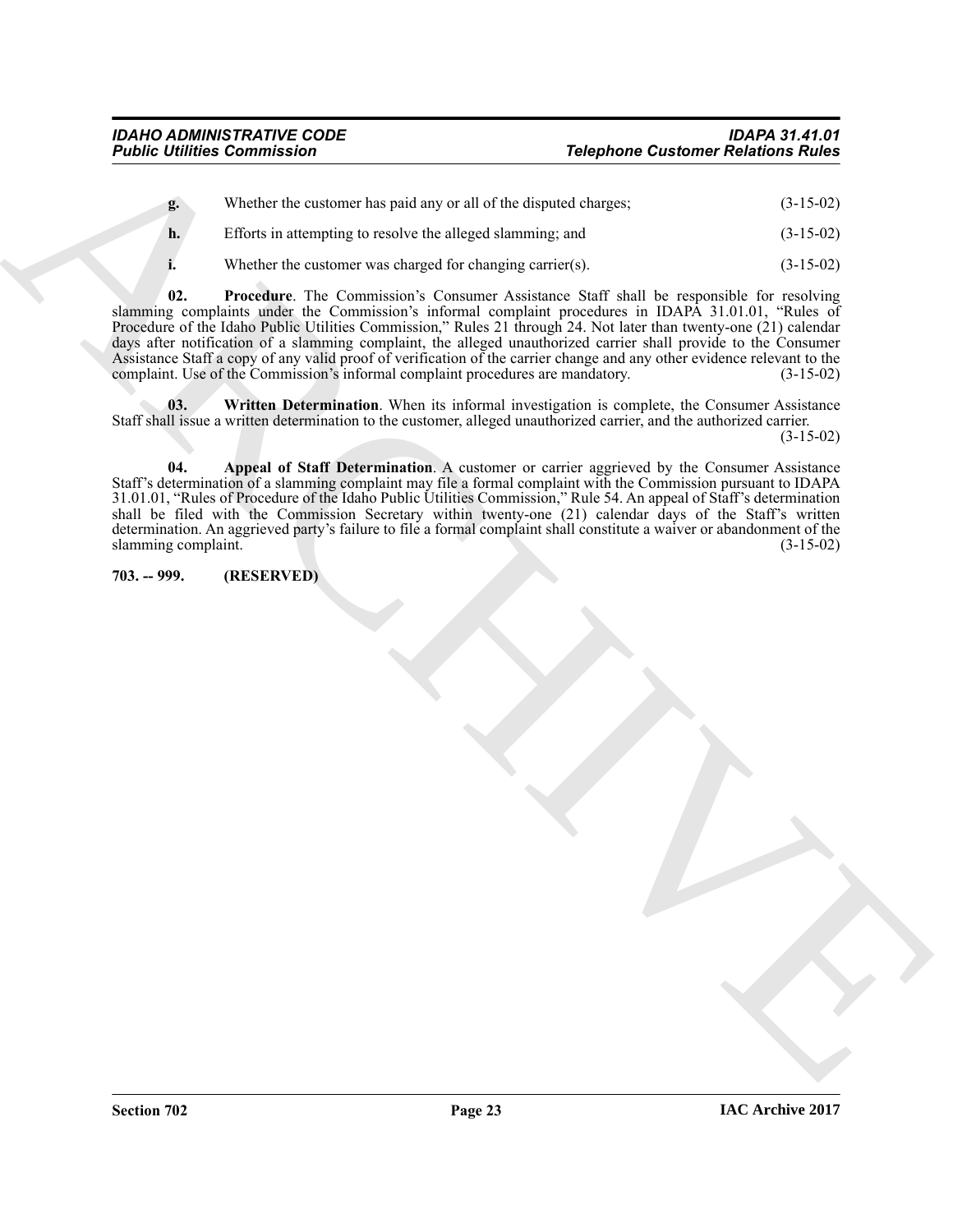# *Subject Index*

### **A**

Access To Emergency Services 19 Adoption Of Federal Slamming Regulations 22 Amount Of Deposit -- LECS 6 Automatic Recording 19

#### **B**

Billing Errors, Billing Under Incorrect Rates, Or Failure To Bill 9 Additional Payments 9 Billing Errors -- Failure to Bill 9 Billing Under Incorrect Rates 9 Rebilling Time Period 9 Refunds 9 Billing Prohibited -- Billing Disputes 9 Billing Disputes 10 Unauthorized Charges 9

**C**

Cessation Of Service In A Service Area 15 Competitive Local Service Provider 15 Single Local Service Provider 15 Citation 4 Complaint Procedure 16 Complaint To Telephone Company 16 Company Investigation 16 Service Maintained 16 Subject Matter 16 Conflict With Telephone Tariffs Or Price Lists 4 Contents Of Notice Of Intent To Terminate Local Exchange Service 12 Contents of Notice 12

### **D**

Definitions, IDAPA 31.41.01 3 Customer 4 Local Exchange Company  $(LEC)$  4 Message Telecommunications Service (MTS) 4 Other Services 4 Residential Service 4 Small Business Telephone Service 4 Telephone Company 4 Denial, Restriction, & Termination Of Service, Telephone Customer Relations 10 Denial, Restriction, Modification, Or Termination Of Long-Distance Service Or Other Services 15 Compliance 15

Failure to Pay 15 Loss of Services 15 Deposit Requirements -- LECs 5 Bankrupt Customers 5 Residential Customers 5 Small Business Customers 5 Due Date Of Bills--Delinquent Bills 8

#### **E**

Effective Date -- History Of Rules 4 Exercise Of Rights By Customer 4 Explanation For Denial Of A Service To A Customer 11 Explanation For Denial Of Service Or Requirement Of Deposit -- LECS 6

# **F**

Form & Number Of Copies Of Price List Or Tariff 22 Further Definition -- BillIing Statement 7

### **G**

[A](#page-21-5)nsari [C](#page-21-6)olombia Semantin in the constraints in the constraints of the constraints of the constraints of the constraints of the constraints of the constraints of the constraints of the constraints of the constraints of the Grounds For Denial Or Termination Of A Service, Without Prior Notice 11 Customer Unable to Be Contacted 11 Dangerous Condition 11 Illegal Use of Services 11 Misrepresentation 12 Ordered to Terminate Service 11 Grounds For Denial Or Termination Of Local Exchange Service With Prior Notice 11 Customer Did Not Pay Undisputed Bills 11 Customer Failed to Abide by Terms 11 Customer Failed to Make a Security Deposit 11 Customer Is a Minor 11 Customer Is Willfully Wasting or Interfering with Service 11 Obligation to Connect Service 11

# **I**

Incorporation By Reference -- Code Of Federal Regulations 5 Informal Complaints & Interpretation Of Rules 4 Information To Customers 18 Required Information 18 When & How Information Provided 19 Information, Price Lists Or Tariffs For Non-Local Exchange Service 20 Information to be Filed 20 Service 21

Insufficient Grounds For Termination Of Local Exchange Service 13 Termination Prohibited 14 Interest On Deposits 6 Interest Payable 6 Interest Rate 6 Issuance Of Bills -- Contents Of Bills -- Residential & Small Business Service 8 Customer Request for Less Detail 8 Local Exchange Service 8 MTS Bills 8 Other Services 8

# **M**

Medical Facilities - Shelter Care 13

#### **O**

Other Deposit Standards Prohibited 6

# **P**

Payment Arrangements 14 Application of Payment 15 Arrangements Allowed 14 Reasonableness 14 Second Arrangement 15 When Arrangement Not Binding 15 Price Lists Or Tariff Filings 21 Changes to Price Lists or Tariffs 22 Price Lists or Tariffs 21 Tracking Price Lists or Tariffs 22 Public Notice 19

# **Q**

Quality Of Service 17 Service Outage 18 Service Standards 17

### **R**

Record Of Complaints 17 Recordkeeping 17 Reporting 17 Records Of Deposits 7 Receipts 7 Retention of Records 7 Transfer of Records 7 Repair Service Standards 18 Compliance Standard 18 Extenuating Circumstances 18 Restoration of Service 18 Request For Telephone Company Records 19 Exceptions 19 General Rule 19 Requirements For Notice Before Termination Of Local Exchange